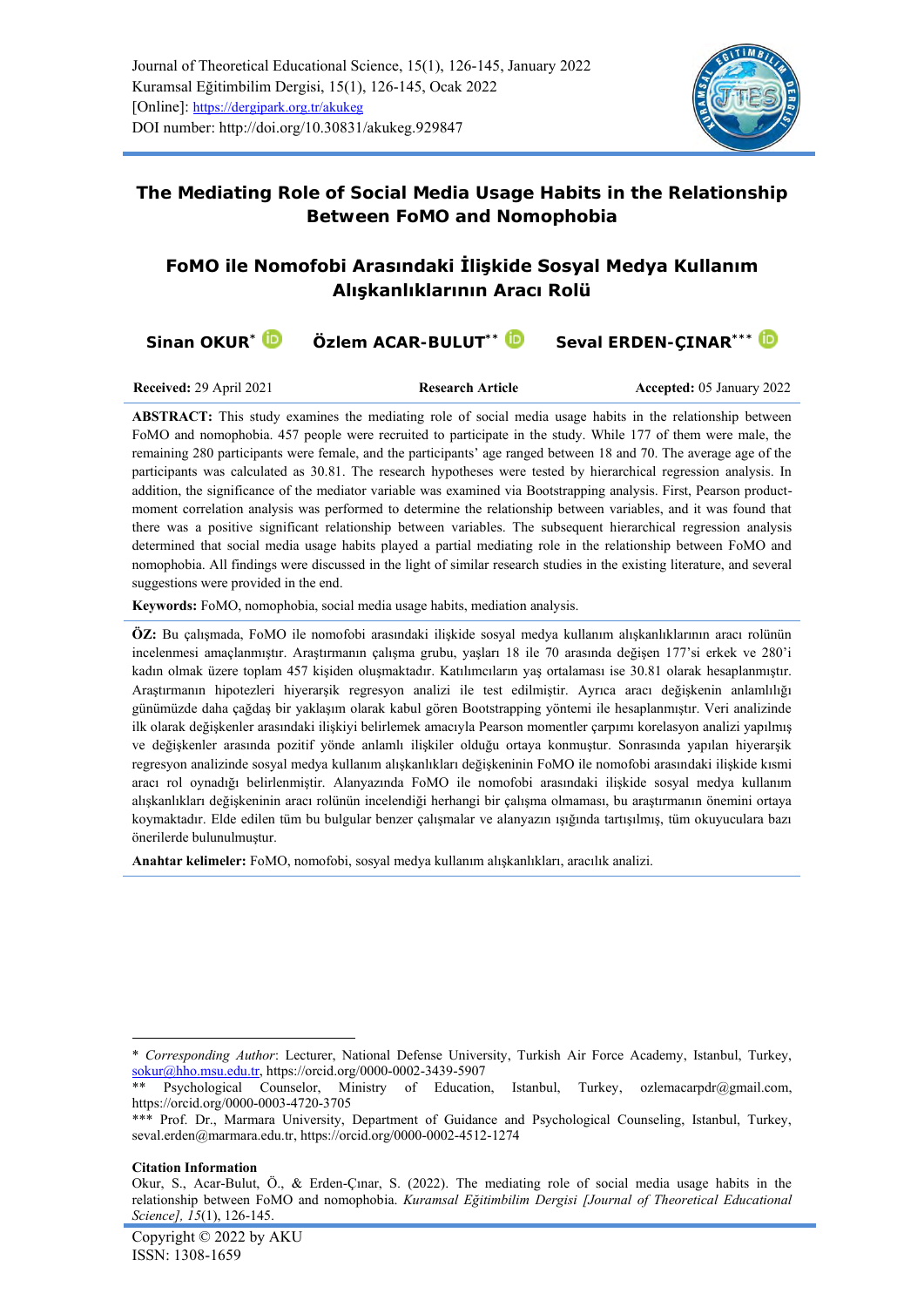With the advancements in technology, people can now easily access information whenever and however they want. They can also communicate with their peers through video calls and share various posts on social networks. While fulfilling their daily routines through mobile devices, individuals may develop negative feelings such as nomophobia and FoMO when such devices are not accessible.

The term nomophobia (originated from NO Mobile PHOBIA) is defined as the experience of the involuntary fear of the individual in case of not being able to access and communicate with the mobile phone (Yıldırım & Correia, 2015). Nomophobia is evaluated both in the behavioral addiction group and in the phobia group. While it is in the sub-category of internet addiction in the behavioral addiction group, it is also in the specific phobia sub-category in the phobia group (Günlü & Uz-Baş, 2020). Using the phone regularly and spending time on the phone for a long time, carrying the phone charger constantly, having an angry mood when the smartphone needs to be turned off, and checking the notifications on the phone constantly are reported as the symptoms of nomophobia under the subtitle of specific phobias in the literature (Bragazzi & del Puente, 2014; Kaplan-Akıllı & Gezgin, 2016).

Nomophobia is seen as a digital age problem that vastly affects society. Nomophobia, which has a high incidence and degree in society, brings some problems along. (Büyükçolpan, 2019; Dixit et al., 2010; King et al., 2013; Sharma et al., 2015). The existing literature reports that staying away from the smartphone causes an increase in stress symptoms and temper in individuals (Polat, 2017); it also increases interpersonal sensitivity psychopathological symptoms such as obsessive-compulsive symptoms (Gonçalves et al., 2020). Besides, it is reported that nomophobia is related to social phobia (Apak & Yaman, 2019), loneliness (Karakuyu, 2019), depression (Büyükçolpan, 2019), happiness level (Güllüce et al., 2019), academic achievement (Erdem et al., 2016) and life satisfaction (Büyükalim, 2020).

Nomophobia, which is becoming even more common with the increase in smartphone usage (Polat, 2017), shows itself as a symptom of disturbance due to limited smartphone usage (Ma  $& Liu, 2018$ ). Also, nomophobic individuals feel the need to have their phone next to them as they sleep, and the first thing they do in the mornings is to check their phones (Kaplan-Akıllı & Gezgin, 2016). Individuals' constant desire to check their phones eventually leads to the emergence of addictive behaviors at some point. Accordingly, it was stated that nomophobia is fueled by smartphone addiction and social media addiction (Gezgin, Şahin, & Yıldırım, 2017). Nomophobic individuals prefer to constantly stay online not to miss any updates on social media. While staying away from their smartphones prevents individuals from being aware of the updates in any social environment, this situation causes anxiety and leads to the emergence of FoMO.

FoMO, which is a condition that especially emerges among the younger generation partly because of the widespread smartphone usage, is one of the new types of internet addiction (Tomczyk & Selmanagic-Lizde, 2018). This concept is defined as the fear of being absent from the good, interesting, and exciting experiences that other people have had, not being able to keep up with the updates and missing what is happening (Przybylski et al., 2013). Individuals who fear missing out on things happening in the social environments constantly want to stay in touch with others and be informed about what others are doing. When evaluated in this context, FoMO is

© 2022 AKU, Kuramsal Eğitimbilim Dergisi - Journal of Theoretical Educational Science, 15(1), 126-145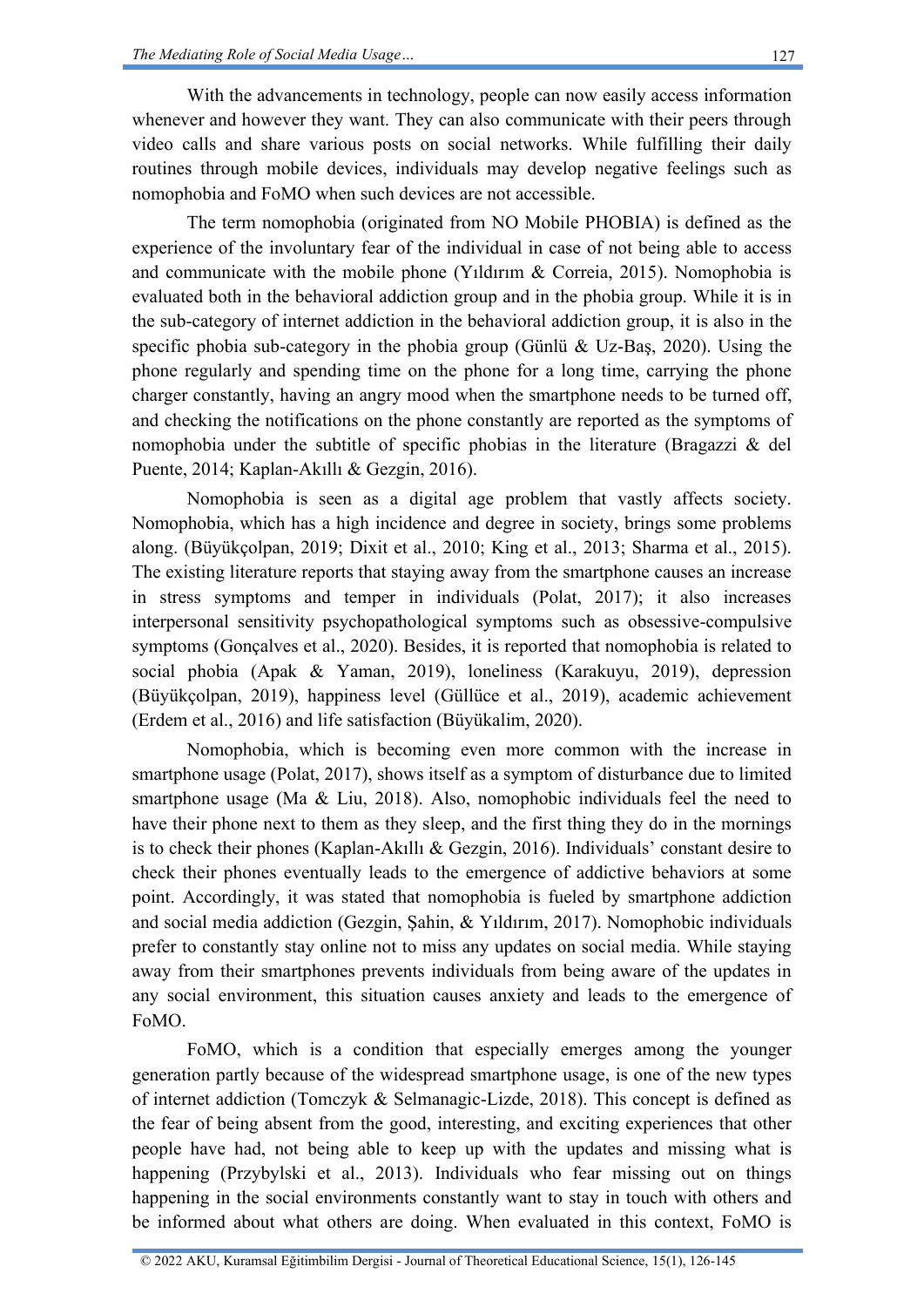generally accepted as a maladaptive psychological state (Wang et al., 2019). In the studies, while FoMO is positively associated with neuroticism, anxiety, depression, loneliness, and stress (Baker et al., 2016; Beyens et al., 2016; Dossey, 2014; Rozgonjuk et al., 2020a); it is negatively correlated with self-discipline (Rozgonjuk et al., 2020b), life satisfaction (Przybylski et al., 2013); self-esteem, well-being (Buglass et al., 2017) quality of life (Elhai et al., 2018).

FoMO plays an important role in addressing social media engagement (Przybylski et al., 2013) and increasing the use of social networks (Buglass et al., 2017) due to the widespread use of the Internet and smartphones. As individuals develop higher degrees of FoMO, their social media intensity (Roberts & David, 2019) and social media fatigue levels also increase (Bright & Logan, 2018). In the emergence of this situation, the desire of the individual to follow the social networks even more as a result of the anxiety about missing out on updates is effective. Individuals that do not want to miss out on updates in the social environments constantly use their smartphones and this condition plays an important role in shaping their social media habits.

Social media makes up a large part of the internet usage habits of individuals (Obee, 2012). Social media are social networks that enable users to communicate online, create and share content or make various comments (Kirtis  $\&$  Karahan, 2011). One of the most important factors that cause social media to be effective is individuals' feeling of dependency on it (Hetz et al., 2015). This feeling is fueled by the need for belonging at different levels in individuals of all ages (Beyens et al., 2016). It can be said that the use of social media, which is becoming widespread, varies among individuals and shapes the social media usage habits in line with each individual's own needs. Social media is frequently used for activities such as entertainment and relaxation (Küçükali, 2016), doing research (Başoğlu & Yanar, 2017), communication and professional cooperation (Biçer, 2014), getting information (Koçer, 2012), and looking at photos and sending messages (Başoğlu & Yanar, 2017). Although the use of social networks benefits individuals in many ways, their excessive use can negatively affect individuals' self-esteem (Buglass et al., 2017; Uzun et al., 2016) and life satisfaction (Balcı & Koçak, 2017), and it increases their addiction levels as well (Aydan, 2018; Güleryüz et al., 2020). Curiosity towards the lives of others is also effective in the addiction level of social media usage. Curiosity about what is happening in the lives of others and the desire to know what is happening can lead to the emergence of feelings of missing out, including feelings of anxiety and disturbance (Hetz et al., 2015). Individuals who want to follow every development exhibit the behavior of constantly checking their social media accounts via smartphones because they feel worried when they are deprived of following others.

In the light of this information, it can be argued that FoMO can affect nomophobia through individuals' social media usage habits. The fact that individuals use social media more may cause them to start following other individuals and comparing their own lives with those they follow. It is considered that this situation may cause individuals to be more nomophobic and thus, it fuels FoMO. The existing literature fails to provide no account of FoMO, nomophobia and social media usage habits together. This happens to be the core of the present study and the main starting point for the researchers. It is believed that this study can vastly contribute to the field of psychological counseling and guidance. In this model, which is tested based on this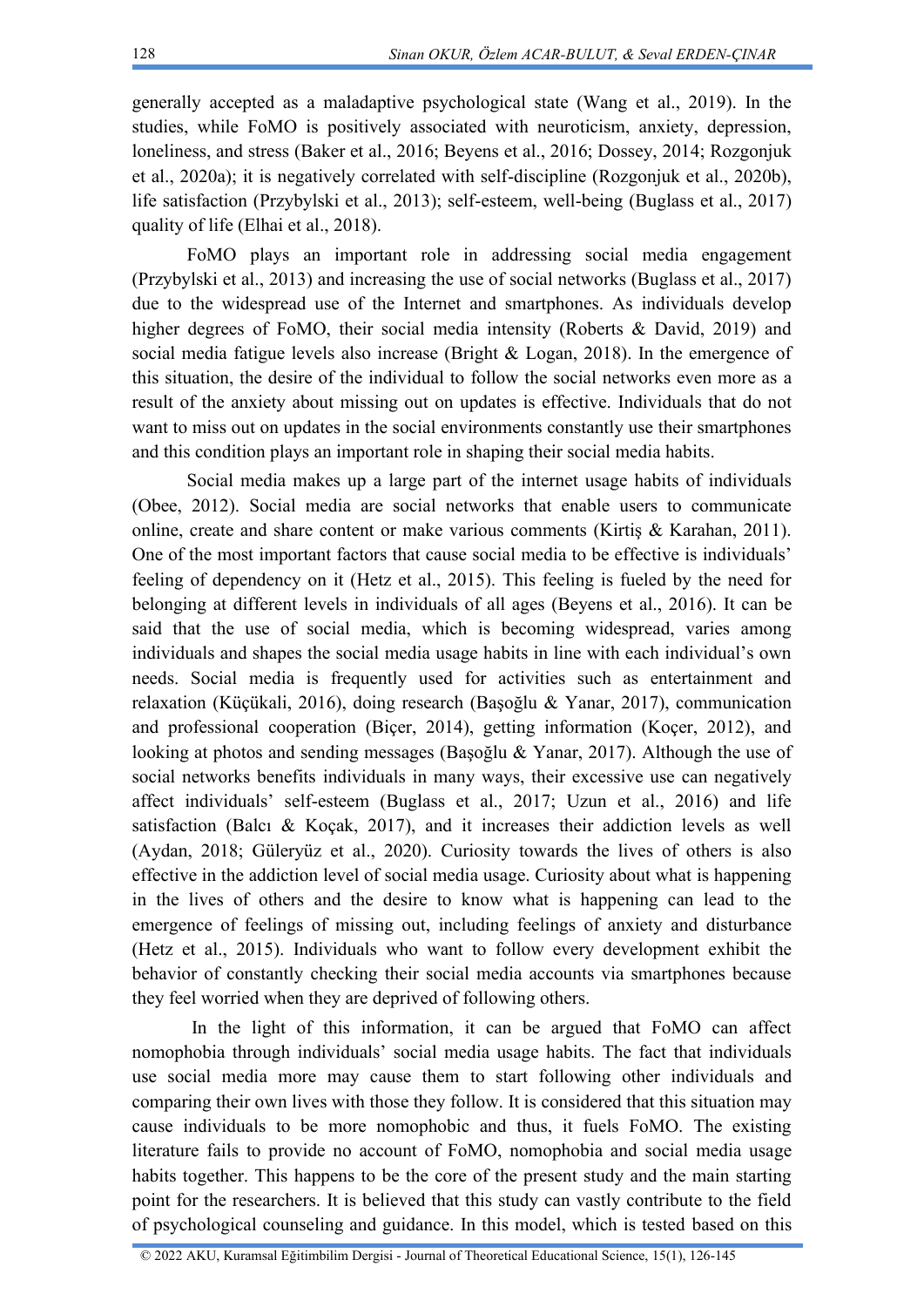rationale, the mediating role of social media usage habits in the relationship between FoMO and nomophobia is examined, and the following hypotheses are developed to serve the purpose of the present research.

## **Hypotheses**

The model tested in line with the purpose of the research is presented in Figure 1:

## Figure 1

*Proposed Conceptual Model Regarding the Mediating Role of Social Media Usage Habits in the Relationship between FoMO and Nomophobia*



In order to test the model shown in Figure 1, the following hypotheses have been determined:

*H1*: There is a statistically significant relationship between the FoMO variable and both nomophobia and social media usage habits variable.

*H2:* FoMO significantly predicts the variable of nomophobia.

*H3:* FoMO significantly predicts social media usage habits and social media usage habits variable significantly predicts nomophobia.

*H4:* Social media usage habits variable has a mediating role in the relationship between FoMO and nomophobia.

## **Method**

## **Research Model**

This descriptive study is based on the relational screening model that examines the mediator role of social media usage habits in the relationship between FoMO and nomophobia. This model is used in order to determine the predictive values of the relationship between variables (Büyüköztürk, 2016). The independent variable of the study is FoMO, the dependent variable is nomophobia, and the mediator variable is social media usage habits.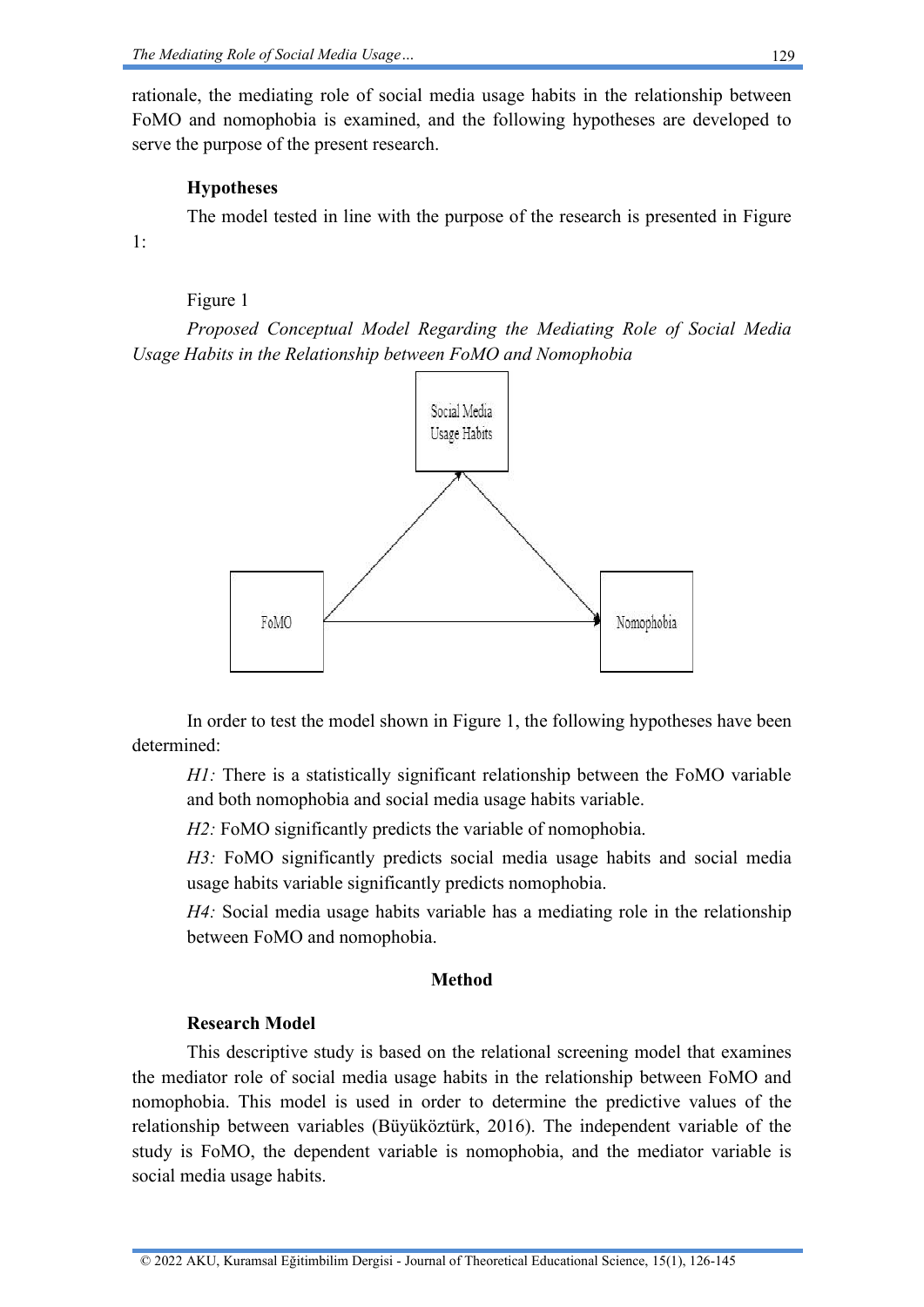## **Participants of the Research**

The number of participants in this research was 457, 177 male (38.7%) and 280 female (61.3%). While the participants were aged between 18 and 70, the average age of the participants was calculated as 30.81. Regarding the perceived economic status of the participants, 44 (9.6%) stated that their financial situation was bad, 369 (80.8%) moderate, and the other 44 (9.6%) stated that their financial situation was good. The study was carried out with people of different vocational groups. The data of the study were collected in the first half of 2021 using the convenience sampling method. Convenience sampling is the most convenient method for the researcher in terms of time, economy, and workforce (Büyüköztürk, 2016). However, it should not be forgotten that it is difficult to represent the universe in this method. No fee was paid to the participants recruited for this study.

## **Data Collection Tools**

## *Personal Information Form*

The "Personal Information Form" developed by the researchers to determine the demographic features of the sample and describe the study group better contained information about the gender, age, and perceived socioeconomic status.

## *Fear of Missing Out Scale in Social Environments (FoMO)*

The FoMO scale developed by Przybylski et al. (2013) was adapted to Turkish culture by Gökler et al. (2016). This 4-point Likert-type scale consisted of 10 items, and it was one-dimensional. High scores from the scale indicated that the fear of missing out on updates was high. Confirmatory factor analysis results showed that the scale was sufficient in fit indices. In terms of reliability, Cronbach alpha internal consistency value of the scale was reported as .81 (Gökler et al., 2016). In another study in the literature, the internal consistency coefficient of the scale was determined as .83 (Tanrıkulu, 2018), while this value was calculated as .84 in the present study.

## *Nomophobia Scale*

The nomophobia scale was developed by Yıldırım and Correia (2015) to determine individuals' fear of staying away from their smartphones and was adapted to Turkish by Yıldırım et al. (2015). The scale, which had 20 items in total, included four sub-dimensions: "inability to access information", "giving up comfort", "inability to communicate" and "losing online connection". High scores in this 7-point Likert-type scale indicated that the level of nomophobia was high. As a result of the factor analysis of the scale, the construct validity was provided and the internal consistency coefficient in Yıldırım et al.'s (2015) study was reported to be .92. In the present study, the reliability coefficient was calculated as .95.

#### *Scale of Social Media Usage Habits*

This scale was developed by Avcı (2016) to determine the social media usage habits of individuals. The scale, which had 21 items in total, was scored as 4-point grading. After conducting the factor analysis, 63.1% of the total variance was explained and five sub-dimensions were revealed. These sub-dimensions were named respectively as "narcissism", "relationship", "trust and education", "sociality and political factors"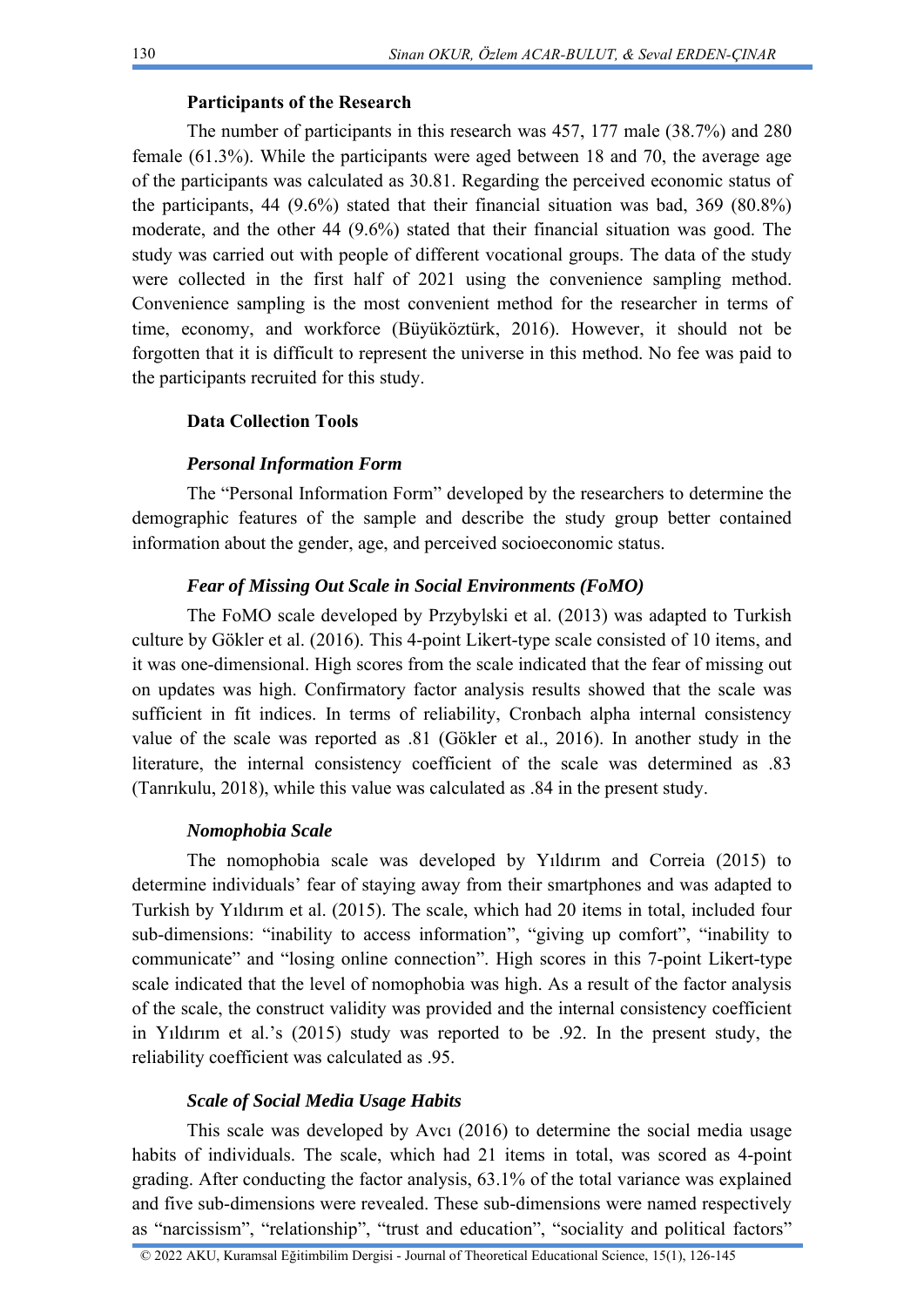and "news, information and need" factors. After the construct validity of the scale was provided, the value that was reached in the Cronbach's alpha internal consistency analysis conducted for its reliability was .92. The internal consistency value calculated in this research was 91

## **Data Collection Process**

For the purpose of measuring the variables in the research, the owners of the scale were contacted, and the necessary permissions were obtained. The data of the study were collected via Google Form in the first half of 2021 using the appropriate sampling method. At the beginning of the form, the participants were informed about the study, volunteering, and confidentiality. After that, the research data were collected and transferred to the computer environment after receiving the participants' approval.

#### **Data Analysis**

In order to perform statistical analysis, the preliminary preparation of the data was carried out first. In this context, the data were evaluated on the frequency table, and it was checked whether there was any erroneous or incomplete coding. Any erroneous or incomplete coding was not encountered in this review. Afterward, the outliers were analyzed by calculating Mahalanobis distance values, and 39 measurements were extracted from the data set according to the .001 significance level (Büyüköztürk, 2016). A data set included the responses of 457 participants. The assumptions of normality and linearity of the variables and whether they had multiple connectivity problems were examined through the created data set. The values of Skewness and Kurtosis coefficients, which were examined over the total scores of the variables, were found to be in the range of  $\pm 1$ , except that the null hypothesis was rejected (Kolmogorov Smirnov *p*≥.05). In the light of all these results, it could be argued that the data showed normal distribution (Çokluk et al., 2014). Lastly, VIF and tolerance values regarding multicollinearity were examined. In the literature, the fact that VIF value was greater than 3 or the tolerance value was lower than .30 indicated that there was a multiple connection problem (Büyüköztürk, 2016). In this context, it was determined that both the VIF value and the tolerance value did not pose any risk for the multicollinearity problem. After all the preliminary preparations were made, data analysis was conducted, and the significance value was accepted as *p*<.05.

In this study, hierarchical regression analysis, one of the multiple linear regression analysis methods, is used to examine the mediator role of social media usage habits in the relationship between FoMO and nomophobia. Regression analysis is an analysis method in which there is a relationship between two or more variables and one variable affects the other variable or variables (Can, 2014). Multiple regression analysis is a statistical analysis showing the effect of more than one independent variable on a dependent variable (Heppner et al., 2008). Finally, hierarchical regression analysis, which is the method to be used in this study, is explained as the sequential addition of independent variables to the analysis by the researcher while examining the effect on the dependent variable (Büyüköztürk, 2016). In this context, mediator variable analysis is carried out as Baron and Kenny (1986) suggested. Four hypotheses are expected to be met in this mediator variable analysis (Baron & Kenny, 1986). These are explained as (1) existence of a significant relationship and effect between the independent variable and the mediator variable, (2) existence of a significant relationship and effect between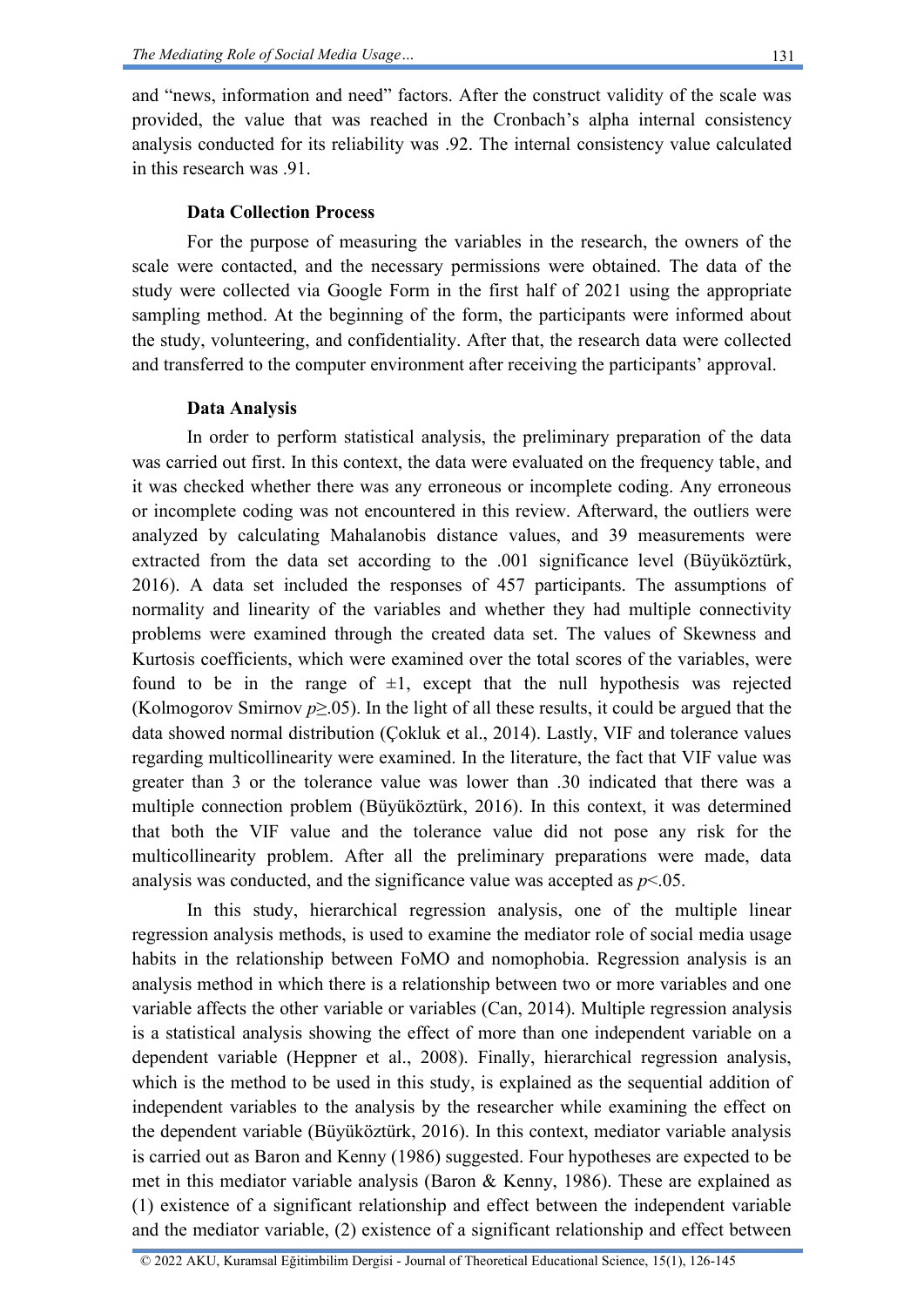the independent variable and the dependent variable, (3) existence of a significant relationship between the mediator variable and the dependent variable when the independent variable is controlled, and (4) existence of an insignificant relationship or a decreasing significance of the relationship between the independent variable and the dependent variable when the mediator variable is added to the model (partial mediation).

In this study, after the mediator variable analysis was conducted in line with the hypotheses of Baron and Kenny (1986), bootstrapping analysis was used to test the significance of the mediator variable. The reason for using this analysis was that it was considered a more contemporary approach in the literature than the Sobel test (Zhao et al., 2010) and was thought to give healthier results (Hayes & Preacher, 2014; Rucker et al., 2011). This analysis is reported to be an efficient statistical method that is used when testing the effect of mediating variables and determines the significance level of the indirect effect (Gürbüz, 2019). In this study, confidence intervals were calculated in 5000 sub-samples in the bootstrapping analysis performed to test the significance of the mediating variable. In this analysis, the lack of a zero value between the lower and upper limit of the confidence interval values indicates significance (Hayes & Preacher, 2014).

## **Ethical Procedures**

Ethics committee approval of the study was obtained from Marmara University Scientific Research and Publication Ethics Committee on 26.02.2021 (Board Approval No: #2100081674/2021-2-8).

#### **Results**

In this study, initially, descriptive statistics of all variables were calculated and correlation coefficients of variables with each other were examined. The results obtained through statistical calculations were given in Table 1:

Table 1

*Average, Standard Deviation and Correlation Values of the Research Variables*

|                               | Mean  | sd    | $\Box$ | (2)    |
|-------------------------------|-------|-------|--------|--------|
| FoMO $(1)$                    | 75.19 | 26.71 |        |        |
| Nomophobia (2)                | 19.21 | 5.15  | $.52*$ |        |
| Social Media Usage Habits (3) | 38.17 | 10.70 | $.50*$ | $.39*$ |
|                               |       |       |        |        |

\**p*≤.01

According to Table 1, the mean scale score of the FoMO variable was found to be 75.19 and its standard deviation as 26.71, while the mean scale score of the nomophobia variable was calculated as 19.21 and its standard deviation as 5.15. The average score of the social media usage habits variable was 38.17 and the standard deviation score was 10.70. Looking at the relationship between the variables, it was found that the FoMO variable had moderately significant relationships both with nomophobia ( $r=52$ ) and with social media usage habits ( $r=50$ ) in a positive direction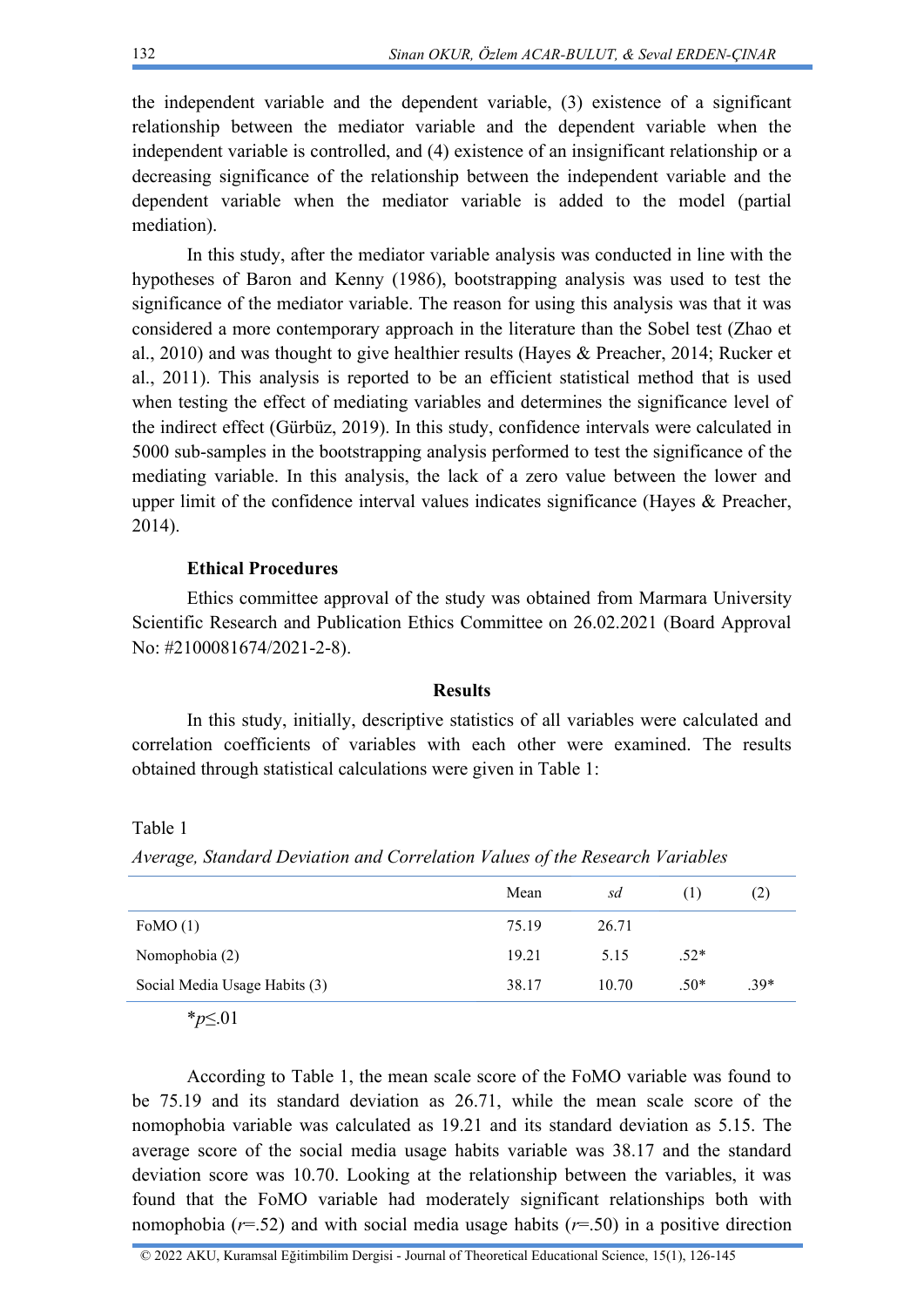(*p*≤.01). These results were reported as high-level in the literature (Leech et al., 2008). It was also determined that there was a moderately significant positive correlation (*r*=.39) between nomophobia and social media usage habits (*p*≤.01). This finding was described as mid-level by Leech et al. (2008). Pearson product-moment correlation analysis results showed that the first hypothesis of the research was confirmed (*H1*).

In order to test the second hypothesis of the study, the extent to which the independent variable FoMO predicted the dependent variable nomophobia, was determined by simple regression analysis and the obtained predictive model was presented in Figure 2:

Figure 2

*The Model Regarding the Prediction of the FoMO Variable on the Nomophobia Variable*



According to the obtained findings, the FoMO variable was a significant positive predictor of nomophobia. According to this regression model, FoMO predicted nomophobia variable at the level of 27% ( $r^2 = 27$ ;  $F_{(1,455)} = 165.61$ ;  $p \le 01$ ). This result indicated that the second hypothesis of the research was also confirmed (*H2*).

Lastly, the third and fourth hypotheses of the study were analyzed. Initially, it was tested whether the FoMO variable predicted social media usage habits, then whether the social media usage habits variable predicted nomophobia, and through the established model, the mediating role of social media usage habits in the relationship between FoMO and nomophobia was examined. The predictive model that was generated after the mediation analysis for the third and fourth hypotheses of the research was given in Figure 3.

#### Figure 3

*The Mediating Role of Social Media Usage Habits in the Relationship Between FoMO and Nomophobia*

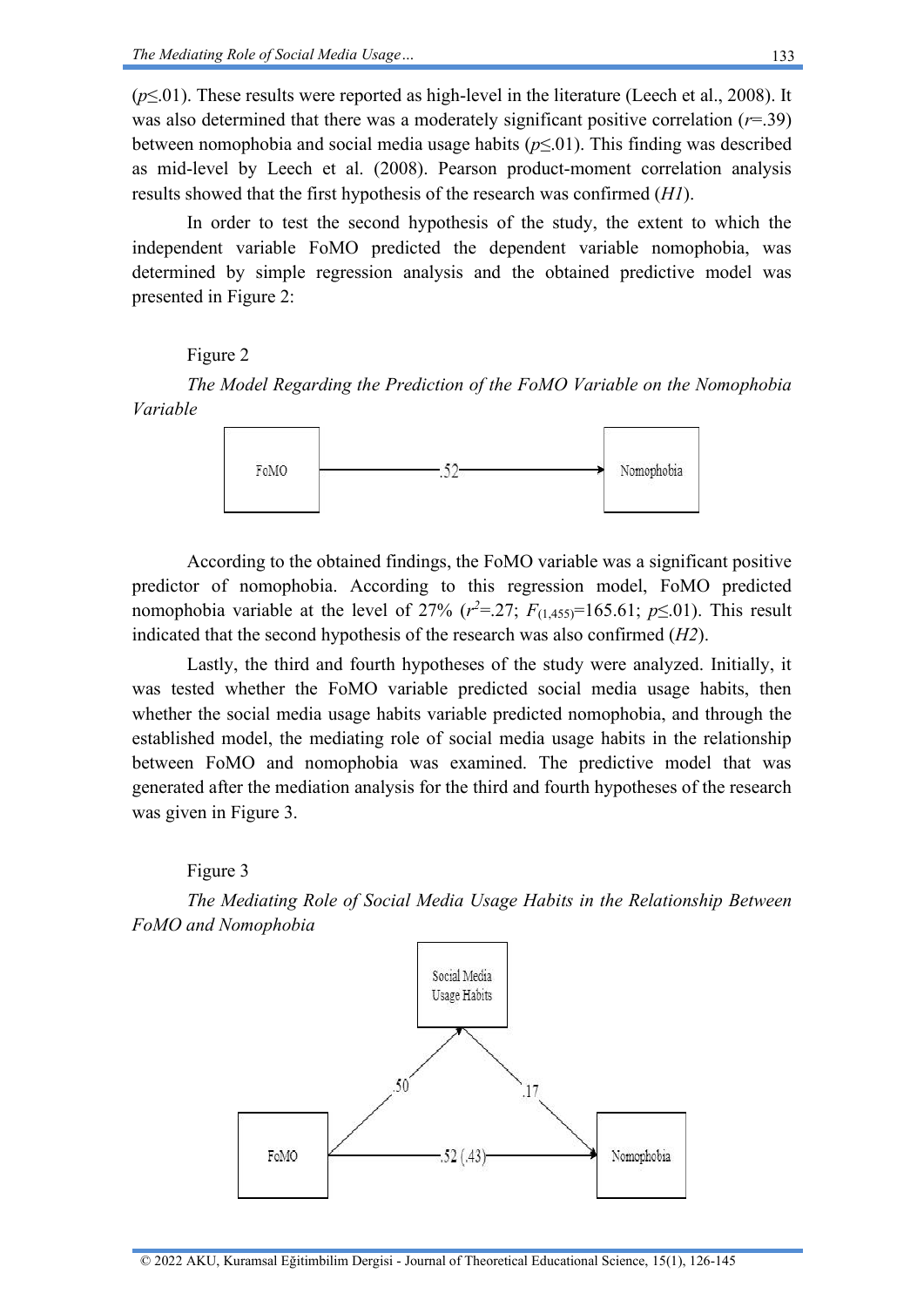In line with the previous findings, it was seen that the FoMO variable significantly predicted social media usage habits ( $a=50$ ;  $p\leq000$ ) and social media usage habits significantly predicted nomophobia ( $b=17$ ;  $p\leq 000$ ). This finding showed that the third hypothesis of the research was confirmed (*H3*). Apart from this, as seen in Figure 3, the coefficient of FoMO variable's predicting nomophobia was .52. When the social media usage habits variable was added to this model, the coefficient of the FoMO variable's predicting nomophobia decreased by .09 and became .43 ( $c' = .09$ ;  $p < .01$ ). This finding showed that social media usage habits played a partial mediating role in the relationship between FoMO and nomophobia in the model tested. With this result, fourth and the last hypothesis of the study was confirmed (*H4*), the hypotheses of Baron and Kenny (1986) were confirmed, and the model established in the study was statistically verified.

In the model established, the significance of the partial mediating role played by social media usage habits between FoMO and nomophobia was tested with bootstrapping analysis. In this analysis, confidence intervals were calculated over 5000 sub-samples, and it was decided by looking whether there is a zero (0) value between the lower and upper limits at 95% confidence interval. The results obtained in this context showed that social media usage habits had a significant partial mediating role between FoMO and nomophobia (95% CI [.04, .15]) The direct and indirect effect results reached within this analysis were given in Table 2:

| <b>Tested Path</b>      |               |             |                          |         |     | %95 CI |       |
|-------------------------|---------------|-------------|--------------------------|---------|-----|--------|-------|
|                         |               |             |                          | $\beta$ | SЕ  | Lower  | Upper |
| Direct Effects          |               |             |                          |         |     |        |       |
| FoMO                    | $\rightarrow$ | <b>SMUH</b> |                          | $.50*$  | .13 | .77    | 1.30  |
| <b>SMUH</b>             | $\rightarrow$ | Nomophobia  |                          | $17*$   | .12 | .04    | .67   |
| FoMO                    | $\rightarrow$ | Nomophobia  |                          | $.52*$  | .26 | .55    | 2.69  |
| <b>Indirect Effects</b> |               |             |                          |         |     |        |       |
| FoMO                    | $\rightarrow$ | <b>SMUH</b> | $\rightarrow$ Nomophobia | $.09*$  | .03 | .04    | .15   |

Table 2

*Bootstrapping Analysis Results Regarding Direct and Indirect Effects*

\* *p*≤ .01; *Note.* SMUH: Social media usage habits.

## **Discussion, Conclusion, and Suggestions**

This study has been conducted to determine the mediating role of social media usage habits in the relationship between FoMO and nomophobia. In order to achieve this aim, a model has been established regarding the mediating role of the social media usage habits variable in the relationship between FoMO and nomophobia. In this model, it has been determined that FoMO directly affects the nomophobia levels of adult individuals, and social media usage habits have a partial mediator effect in this relationship. In addition, bilateral relationships between variables have been examined within the study, and it has been found that FoMO, nomophobia and social media usage habits are positively correlated with each other.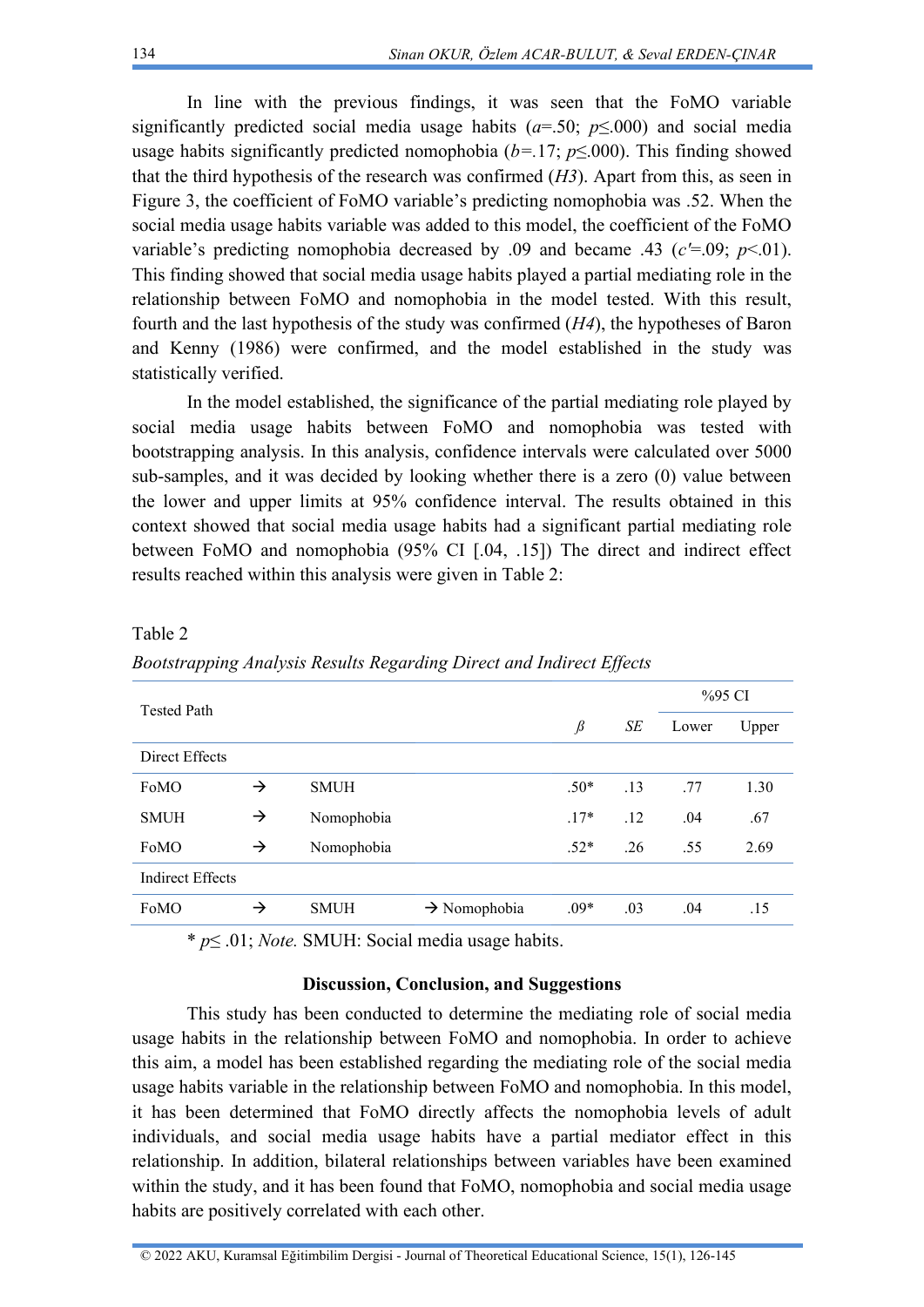According to the findings obtained from the study, high-level significant positive relationships are found between FoMO and nomophobia. As individuals' fear of missing out on updates increases, the fear they feel when they are away from their smartphones also increases. This finding is parallel to the results of the previous studies in the literature (Yılmaz & Bekaroğlu, 2021). In a study conducted by Shiva et al. (2020), a high-level positive relationship is reported between FoMO and nomophobia. In a study conducted by Yaman and Kavuncu (2019) on university students, it is concluded that FoMO and nomophobia are positively associated and as individuals' FoMO levels increase, their nomophobia levels also increase. Similarly, Yıldız et al. (2020) report in their study on the relationships between netlessphobia, nomophobia, and fear of missing out on young athletes, that nomophobia is significantly associated with the fear of missing the updates. According to Gezgin et al. (2018), FoMO is a strong predictor of nomophobia. According to Yıldız-Durak (2018), adolescents may worry about the accessibility of their smartphones because they are afraid of missing social media updates and posts. It is argued that individuals who use their smartphones to stay connected to social media have higher levels of nomophobia (Sırakaya, 2018). Individuals see their smartphones as a part of themselves and use their smartphones not only for communication but, most importantly, to not stay behind social media (Polat, 2017). Based on all this information in the literature and the research results, it can be argued that individuals prefer to stay connected and need to constantly check their phones to not miss the developments in social media. Individuals who are unaware of what others on social media are doing whenever away from their phones may experience negative emotions. For this reason, being separated from their phones or losing the connection prevents them from being aware of updates in any social environment, which can cause concern and anxiety in the individual. This situation clearly reveals the connection between FoMO and nomophobia.

According to the findings obtained from the study, highly significant positive relationships have been found between FoMO and nomophobia. As the FoMO levels of individuals increase, their social media usage habits are affected and FoMO may fuel the social media usage of individuals. The use of social media is seen as an attractive option for individuals who fear missing out on updates in social environments (Przybylski et al., 2013). For those who maintain communication in daily life through social networks, losing the connection or missing out on updates can cause anxiety in individuals. This causes more intensive usage of social networking sites (Gezgin et al., 2018). People with high levels of FoMO may pay more attention to the moods of other people that they have positive social interactions with (Dou et al., 2021) and may show a higher need for approval. This leads to more use of social media among these people (Alt & Boniel-Nissim, 2018). Hamutoğlu et al. (2020) conclude that social media addiction is effective on FoMO in their research, where they examine the relationships between social media addiction, FoMO, and personality traits. Due to the intense use of the Internet and smartphones, FoMO also plays an important role in explaining social media engagement (Przybylski et al., 2013). In addition, it causes the use of social networks to increase (Buglass et al., 2017). As individuals' FoMO levels increase, social media intensity (Roberts & David, 2019) and social media fatigue levels increase (Bright & Logan, 2018). FoMO fortifies the dependency on social media. Individuals constantly feel lonely and constantly share something in order to complement the love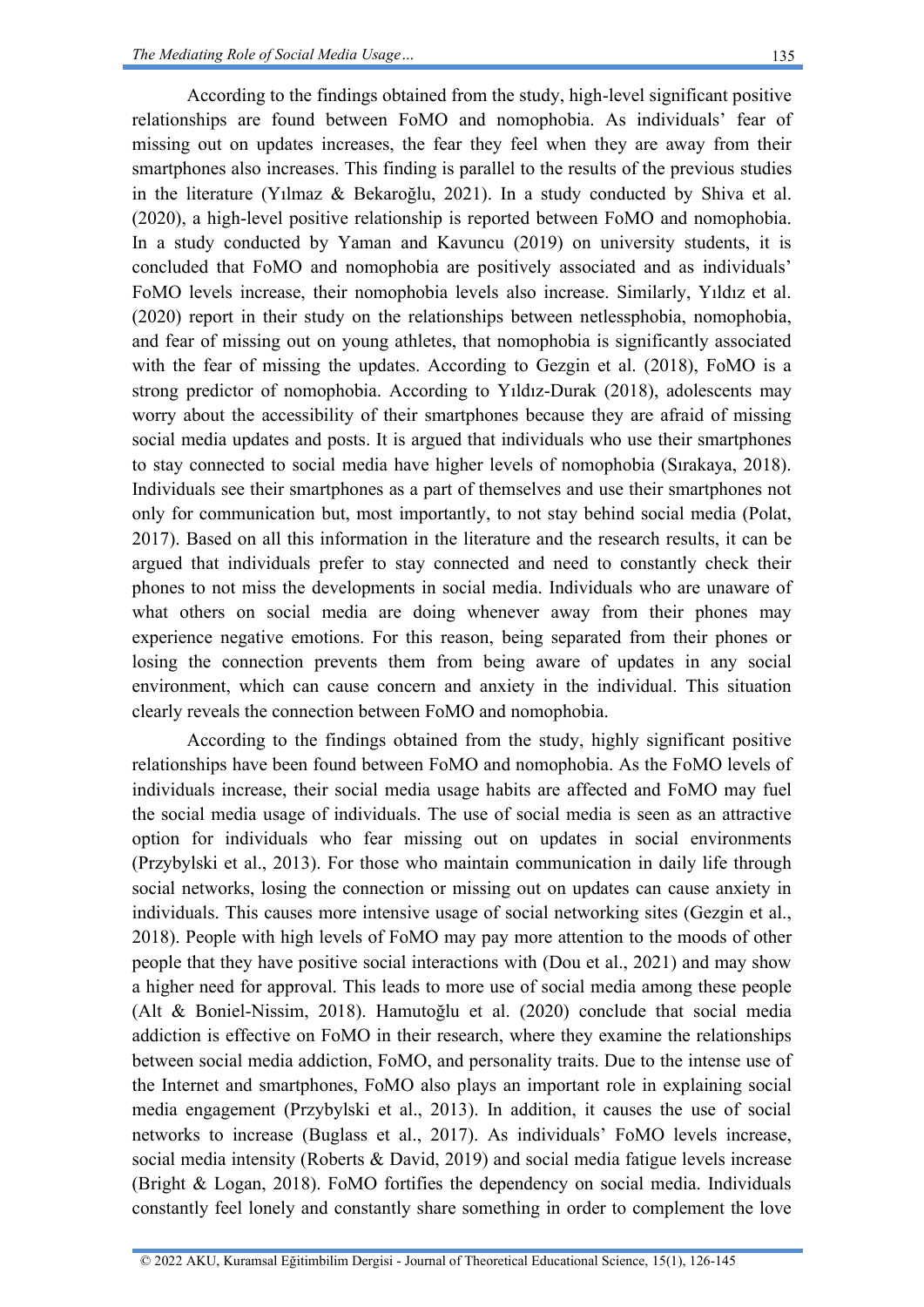and affection they cannot get from their social environment (Dossey, 2014). In the emergence of these, the desire of the individual to follow the social networks even more as a result of the anxiety about missing out on updates is effective. Being out of these updates may cause concern and anxiety in the individual who wants to follow and check the news, posts, messages, or any situation in social environments that attracts one's attention. To get rid of this concern, individuals constantly want to be online on social media through smartphones. This situation explains the reason for one's existence on social media and plays an important role in shaping social media usage habits.

The findings reported in the present study also show a high level of correlation between nomophobia and social media usage habits. While individuals' social media usage habits are sometimes a cause, sometimes they can be a result. It can be said that these two variables that trigger each other are in mutual interaction. That is, they are in a cyclical relationship. The fear that individuals experience when they are away from their phones affects their social media usage habits, and social media usage habits cause individuals to be unable to stay away from their phones. This research finding is similar to the results of other studies in the literature. In a study conducted by Yaman and Kavuncu (2019), it is concluded that the use of social media by university students is effective on their nomophobia levels and predicts nomophobia. While Gezgin, Hamutoglu, et al. (2017) reports that the nomophobia levels of social network users are at average levels, they conclude that social network users frequently check their smartphones and the duration of mobile internet use is quite long. As a result, social media use and social media addiction also affect nomophobia and as individuals' use of social media increase, their levels of nomophobia also increase.

Because nomophobic individuals worry when they are away from their phones, they always try to keep their phones on and in their reach (Sırakaya, 2018). Also, nomophobic individuals feel the need to have their phone next to them as they sleep, and the first thing they do in the mornings is to check their phones (Kaplan-Akıllı  $\&$ Gezgin, 2016). Individuals' desire to constantly check their phones eventually leads up to emergence of addictive behaviors at some point (Hetz et al., 2015). Nomophobia is fueled by smartphone addiction and social media addiction (Gezgin, Hamutoglu, et al., 2017). Accordingly, there are strong positive relationships between nomophobia and social media addiction (Kietzmann et al., 2011; Yıldız-Durak, 2018). There are various social media usage habits and each individual uses social media according to their needs. People can use social media to communicate with a large audience, introduce themselves and their lives, or follow others in their homes. Curiosity towards the lives of others is also effective in the addiction level of social media usage (Hetz et al., 2015). Any update happening in the social environment may become important for the individual. When the individual is stripped of following these updates, it is thought that one will begin feeling the lack of it. The individual who wants to get rid of this anxiety constantly check social media accounts through the smartphone.

The most significant finding of the present study is that the social media usage habits variable has a significant partial mediating role between FoMO and nomophobia. In the literature, no study reporting on the mediating role of social media usage habits in the relationship between FoMO and nomophobia is found. The results obtained from this study show that FoMO has a significant effect on nomophobia, while the effect on nomophobia is reduced when the social media usage habits variable is included in the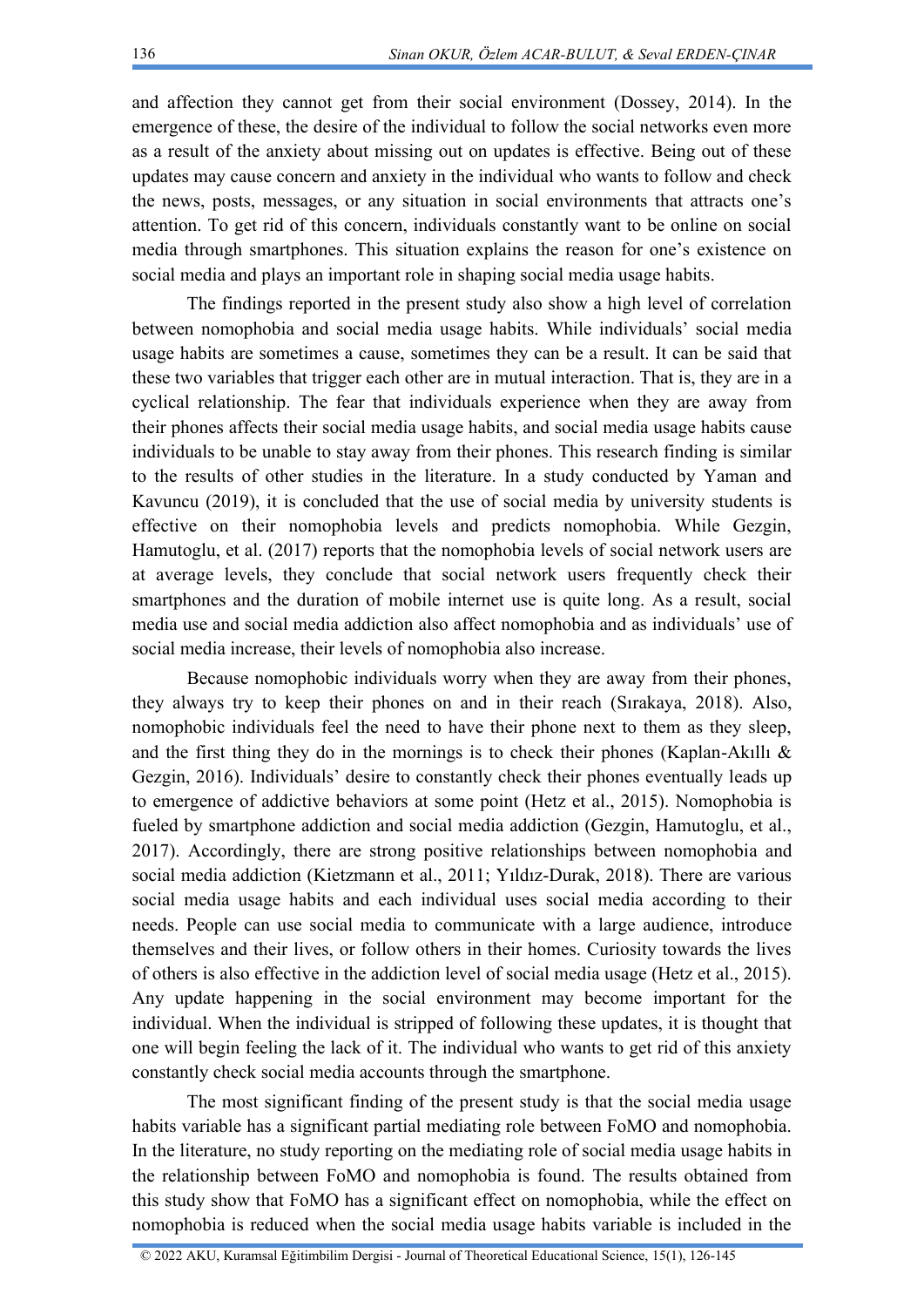model. Although the findings show that FoMO levels are a variable that affects nomophobia, ignoring other variables that affect nomophobia may be a mistake. In this context, for example, social media usage habits can be considered as an important variable on nomophobia because social media use constitutes a large part of individuals' internet usage habits (Obee, 2012). One of the most important factors that cause social media to be effective is individuals' feeling of dependency on it (Hetz et al., 2015). This feeling is fueled by the need to belong at different levels in individuals of all ages (Beyens et al., 2016). In a generation characterized by a constant desire to stay connected, social media allows users to constantly monitor their social networks for any update (David et al., 2017; Roberts & Pirog, 2013; Roberts et al., 2014). Curiosity towards the lives of others is also effective in the addiction level of social media usage (Hetz et al., 2015). Individuals get to witness others' lives and constantly watch them. Curiosity about what is happening in the lives of others and the desire to know what is happening can lead to the emergence of feelings of missing out, including feelings of anxiety and disturbance (Hetz et al., 2015). Any update happening in the social environment may become important for the individual. When the individual is stripped of following these updates, one may feel the lack of it. The individual who wants to get rid of this anxiety feels the need to constantly check social media accounts through the smartphone. After a while, individuals who continuously monitor social networks will eventually reveal the behavior of following the developments in such platforms. Individual who is afraid of missing out on social media posts, conversations, or news will constantly control their smartphone. Therefore, while updates in social environments shape the social media usage habits of individuals who are afraid of missing out and cause an increase in nomophobia, these habits cause an increase in nomophobia in all cases, regardless of the habit of using social media. It can be said that the necessary precautions should be taken for individuals of all ages.

Some limitations should be taken into account when examining the findings of this study. First of all, during the data collection period, life was restricted in many areas due to the Covid-19 pandemic, which might have affected individuals' social media and smartphone usage habits. This situation can also be considered a limitation in terms of research results. Apart from this, gathering research data online can be considered another limitation. Lastly, since each scale measures different properties, the findings obtained from this study are limited to the qualities measured by the measurement tools.

Suggestions can be made in line with the results obtained from the research. Firstly, there may be an increase in the rate of mobile device usage of individuals in this period as stressful life events occur, and a large part of society is under lockdown at home. Since this change in the lifestyle will cause individuals to spend their time in environments such as social media and online platforms, at this point, individuals can improve their self-control and develop control mechanisms for themselves (Bright  $\&$ Logan, 2018; Dossey, 2014) and they can apply social media detox or digital platform detox when necessary. As a result of the benefits of the digital age, these negative situations such as FoMO and nomophobia may lead to the emergence of different problems in individuals after a while (Buglass et al., 2017; Büyükalim, 2020; Karakuyu, 2019). In individuals who fear missing out on the news in social environments and being separated from their smartphones, different problems such as fast eating, skipping meals, and sleep problems may arise (Yılmaz et al., 2018). While individuals should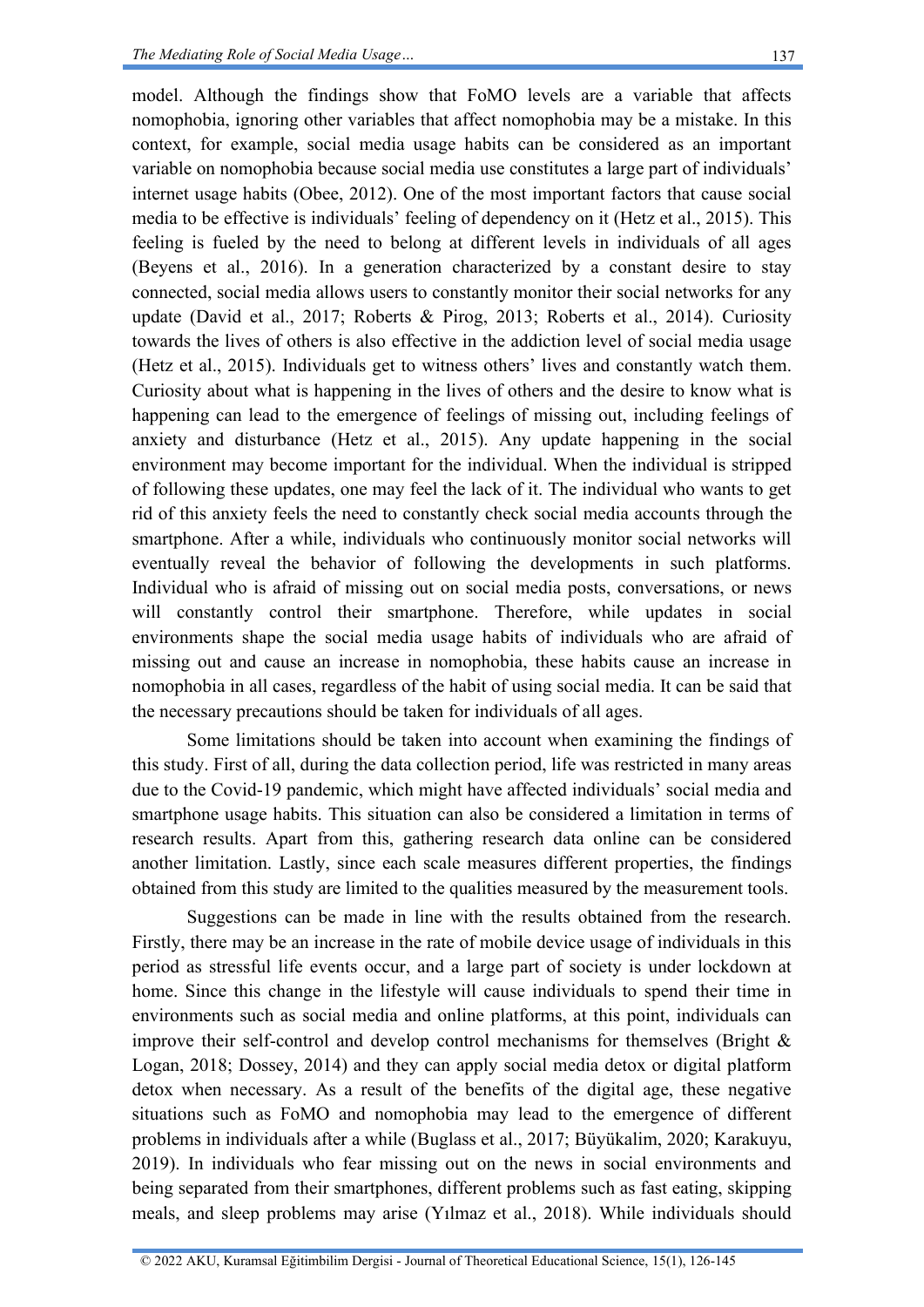make the necessary effort and care for an orderly life, it may be suggested that individuals who fail to achieve this should receive the necessary mental health assistance despite the possibility of a mental health deterioration. Apart from this, considering the limited number of studies in the literature on FoMO and nomophobia, different studies can be conducted to examine the relationships between FoMO and nomophobia and such different variables. Considering that other variables may also play a role in the relationship between FoMO and nomophobia, new models can be tested based on the observations made. Apart from this, regulatory variables such as gender, age, and interpersonal relationships can be included in the model, and the effect of demographic variables on the relationship between FoMO and nomophobia can be discussed. For future research, it may be suggested to repeat the model in a different sample group, expand the research by adding new variables, re-do the research after the Covid-19 pandemic era, or reach various findings using other analyzes.

## **Funding**

The author/s received no financial support for the research, authorship, and/or publication of this article.

## **Conflict of Interest**

The authors declare that they have no conflict of interest.

### **Availability of Data and Material**

The datasets generated during and/or analyzed during the current study are not publicly available but are available from the corresponding author at the editor's request.

### **Code Availability**

Not applicable.

### **Authors Contributions**

All authors contributed to the study understanding and design. Material preparation, data collection and analysis were done by all authors. All authors have read and approved the final version of the article.

#### **Ethics Approval**

All procedures performed in studies involving human participants were in accordance with the ethical standards of the institutional and/or national research committee and the 1964 Helsinki declaration and its later amendments or comparable ethical standards.

#### **Consent top Participate**

Informed consent was obtained from all the individual participants that were included in the study.

## **Consent for Publication**

Three measures were used in this manuscript with the permission of measures' owners.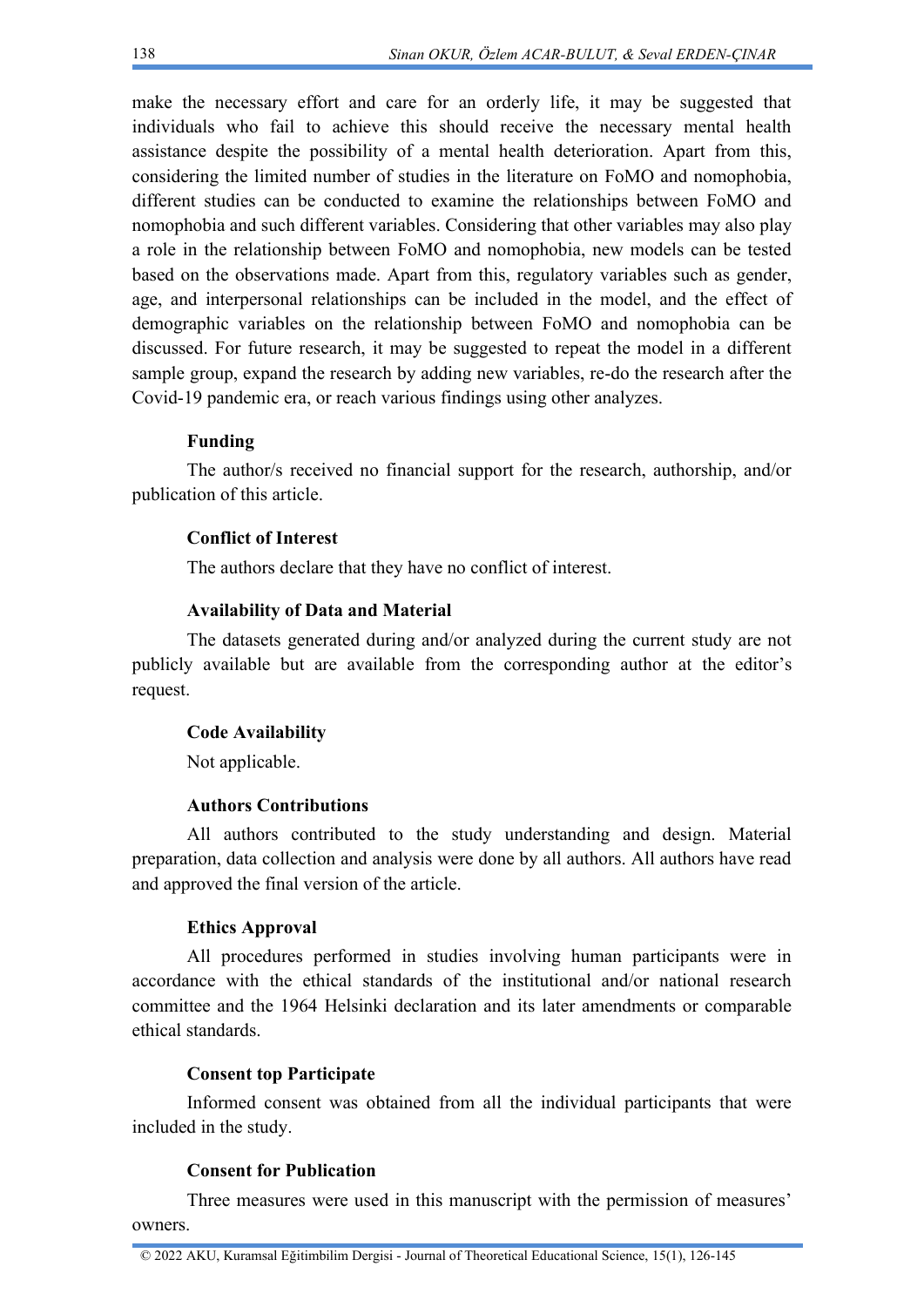## **Author Bios:**

Sinan Okur works as a Lecturer at the National Defense University Turkish Air Force Academy. He is also a PhD student at Marmara University Guidance and Psychological Counseling Department. Previously, he worked as a research assistant in Istanbul Kültür University Guidance and Psychological Counseling Department. He received his expertise in Ege University Guidance and Psychological Counseling Department. His areas of interest are scale development/adapted, problematic internet use, technology addiction and positive psychology.

Özlem Acar-Bulut graduated from Hacettepe University Psychological Counseling and Guidance Department in 2013 as a high honor student and completed her master's degree in Yeditepe University Psychological Counseling and Guidance Program in 2019. The author, who has been continuing her doctoral education in Marmara University Psychological Counseling and Guidance Department since 2019, also works as a psychological counselor at the Ministry of National Education. Couple and family counseling, family communication, early childhood problems, positive psychology, postmodern therapies and emotion-focused therapies, technology addiction are areas of interest for the author.

Seval Erden-Çınar expertise with the MA thesis titled "The examination of the relationships between anger-anger expression styles and attachment styles of teacher candidates" and received a Ph.D. degree in the thesis entitled "Examination of interpersonal relationships in young adulthood in terms of gender, sex-role, and loneliness". Erden-Çınar is the author of "Interpersonal Relations "and" Group Counselling Practices with CBT" books, as well as chapter authors for Group Psychological Counselling from Adolescence to Adulthood, Guidance, Mental Health, Education Psychology, and Educational Science. The author, who developed the "Interpersonal Relationship Dimension Scale" according to Turkish culture, has various national and international papers and publications. Her areas of interest are cognitivebehavioral therapies, interpersonal relationships, women's studies involving gender and gender roles, attachment, and emotional experiences such as anger, stress, guilt, shame, loneliness.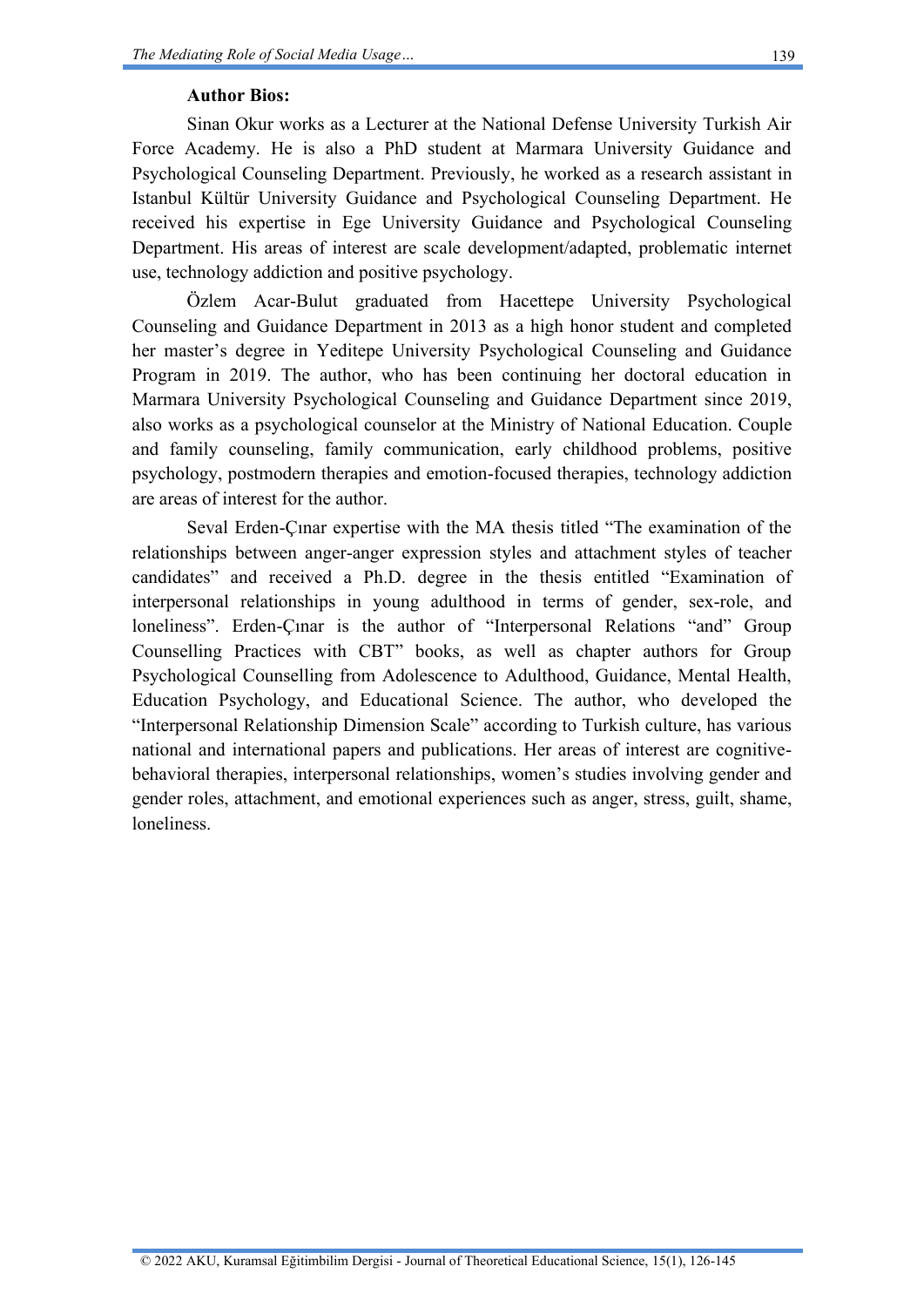#### **References**

- Alt, D., & Boniel-Nissim, M. (2018). Parent-adolescent communication and problematic internet use: The mediating role of fear of missing out (FoMO). *Journal of Family Issues, 39*(13), 1-19. [https://doi.org/10.1177/0192513X18783493](https://doi.org/10.1177%2F0192513X18783493)
- Apak, E., & Yaman, Ö. M. (2019). Üniversite öğrencilerinde nomofobi yaygınlığı ve nomofobi ile sosyal fobi arasındaki ilişki: Bingöl Üniversitesi örneklemi. *Addicta: The Turkish Journal on Addictions, 6*(3), 611-629. <https://doi.org/10.15805/addicta.2019.6.3.0078>
- Avcı, K. (2016). Üniversite öğrencilerinin sosyal medya kullanım alışkanlıklarının sosyal ilişkilere etkisi. *Uluslararası Sosyal Araştırmalar Dergisi [The Journal of International Social Research], 9*(46), 641-655.
- Aydan, H. (2018). Sosyal medya kullanımı ile sosyal medya bağımlılık düzeylerinin belirlenmesine yönelik bir araştırma: Ege Üniversitesi örneği. *Erciyes İletişim Dergisi [Journal of Erciyes Communication], 5*(4), 351-369. <https://doi.org/10.17680/erciyesiletisim.420632>
- Baker, Z. G., Krieger, H., & LeRoy, A. S. (2016). Fear of missing out: Relationships with depression, mindfulness and physical symptoms. *Translational Issues in Psychological Science, 2*(3), 275-282.<https://doi.org/10.1037/tps0000075>
- Balcı, Ş., & Koçak, M. C. (2017, 4-5 May). *The relations between social media usage and life satisfaction: A survey on university students*. The First International Conference on New Trends in Communication, Istanbul, Turkey.
- Baron, R. M., & Kenny, D. A. (1986). The moderator-mediator variable distinction in social psychological research: Conceptual, strategic and statistical considerations. *Journal of Personality and Social Psychology, 51*, 1173-1182. <https://doi.org/10.1037/0022-3514.51.6.1173>
- Başoğlu, U. D., & Yanar, Ş. (2017). Üniversite öğrencilerinin sosyal medya kullanım amaçları ve alışkanlıklarının belirlenmesi. *Kilis 7 Aralık Üniversitesi Beden Eğitimi ve Spor Bilimleri Dergisi, 1*(2), 6-13.
- Beyens, I., Frison, E.,  $\&$  Eggermont, S. (2016). I don't want to miss a thing: Adolescents' fear of missing out and its relationship to adolescents' social needs, Facebook use, and Facebook related stress*. Computers in Human Behavior, 64*, 1-8. <https://doi.org/10.1016/j.chb.2016.05.083>
- Biçer, S. (2014). Akademisyenlerin sosyal ağlarda bulunma motivasyonları: Facebook örneği. *Dumlupınar Üniversitesi Sosyal Bilimler Dergisi [Dumlupınar University Journal of Social Sciences], 40*, 59-80.
- Bragazzi, N. L., & del Puente, G. D. (2014). A proposal nomophobia in the new DSM-IV. *Psychological Research Behavior Management, 7*, 155-160. <https://doi.org/10.2147/PRBM.S41386>
- Bright, L. F., & Logan, K. (2018). Is my fear of missing out (FoMO) causing fatigue? Advertising, social media fatigue and the implications for consumers and brands. *Internet Research, 28*(5), 1213-1227.<https://doi.org/10.1108/IntR-03-2017-0112>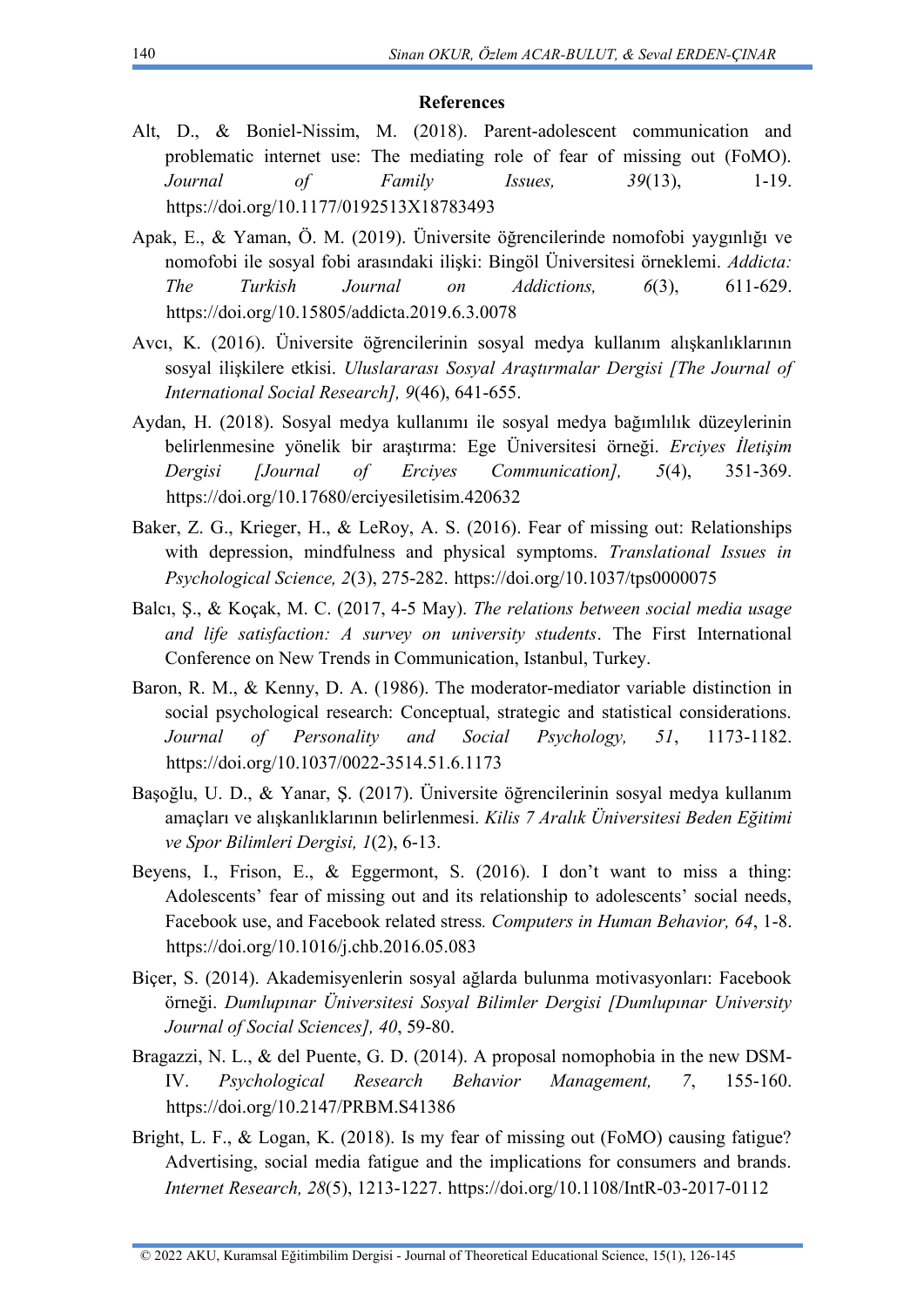- Buglass, S. L., Binder, J. F., Betts, L. R., & Underwood, D. M. J. (2017). Motivators of online vulnerability: The impact of social network site use and FoMO. *Computers in Human Behavior, 66*, 248-255.<https://doi.org/10.1016/j.chb.2016.09.055>
- Büyükalim, M. (2020). *Üniversite öğrencilerinde genel aidiyet, nomofobi ve yaşam doyumu arasındaki yordayıcı ilişkiler* [Unpublished master's thesis]. Necmettin Erbakan University.
- Büyükçolpan, H. (2019). *Üniversite öğrencilerinde nomofobi, bağlanma biçimleri, depresyon ve algılanan sosyal destek* [Unpublished master's thesis]. Hacettepe University.
- Büyüköztürk, Ş. (2016). *Sosyal bilimler için veri analizi el kitabı istatistik, araştırma deseni SPSS uygulamaları ve yorum* (22nd ed.). Pegem Akademi.
- Can, A. (2014). *SPSS ile bilimsel araştırma sürecinde nicel veri analizi* (2nd ed.). Pegem Akademi.
- Çokluk, Ö., Şekercioğlu, G., & Büyüköztürk, Ş. (2014). *Sosyal bilimler için çok değişkenli istatistik SPSS ve LISREL uygulamaları* (3rd ed.). Pegem Akademi.
- David, M. E., Roberts, J. A., & Christenson, B. (2017). Too much of a good thing: Investigating the association between actual smartphone use and individual wellbeing. *International Journal of Human Computer Interaction, 34*(3), 265-275. <https://doi.org/10.1080/10447318.2017.1349250>
- Dixit, S., Shukla, H., Bhagwat, A. K., Bindal, A., Goyal, A., Zaidi, A. K., & Shrivastava, A. (2010). A study evaluate mobile phone dependence among students of a medical college and associated hospital of central India. *Indian Association of Preventive & Social Medicine, 35*(2), 339-341. [https://doi.org/10.4103/0970-](https://doi.org/10.4103/0970-0218.66878) [0218.66878](https://doi.org/10.4103/0970-0218.66878)
- Dossey, L. (2014). FoMO, digital dementia, and our dangerous experiment. *Explore: The Journal of Science and Healing, 2*(10), 69-73. <https://doi.org/10.1016/j.jbmt.2013.12.008>
- Dou, F., Li, Q., Li, X., Li, Q., & Wang, M. (2021). Impact of perceived social support on fear of missing of out (FoMO): A moderated mediation model. *Current Psychology,* 1-10. <https://doi.org/10.1007/s12144-021-01404-4>
- Elhai, J. D., Levine, J. C., Alghraibeh, A. M., Alafnan, A. A., Aldraiweesh, A. A., & Hall, B. J. (2018). Fear of missing out: Testing relationships with negative affectivity, online social engagement, and problematic smartphone use. *Computers in Human Behavior, 89*, 289-298.<https://doi.org/10.1016/j.chb.2018.08.020>
- Erdem, H., Kalkın, G., Türen, U., & Deniz, M. (2016). Üniversite öğrencilerinde mobil telefon yoksunluğu korkusunun (Nomofobi) akademik başarıya etkisi. *Süleyman Demirel Üniversitesi İktisadi ve İdari Bilimler Fakültesi Dergisi [Süleyman Demirel University The Journal of Faculty of Economics Administrative Sciences], 21*(3), 923-936.
- Gezgin, D. M., Hamutoğlu, N. B., Gemikonaklı, O., & Raman, I. (2017). Social networks users: Fear of missing out in preservice teachers. *Journal of Education and Practice, 8*(17), 156-168.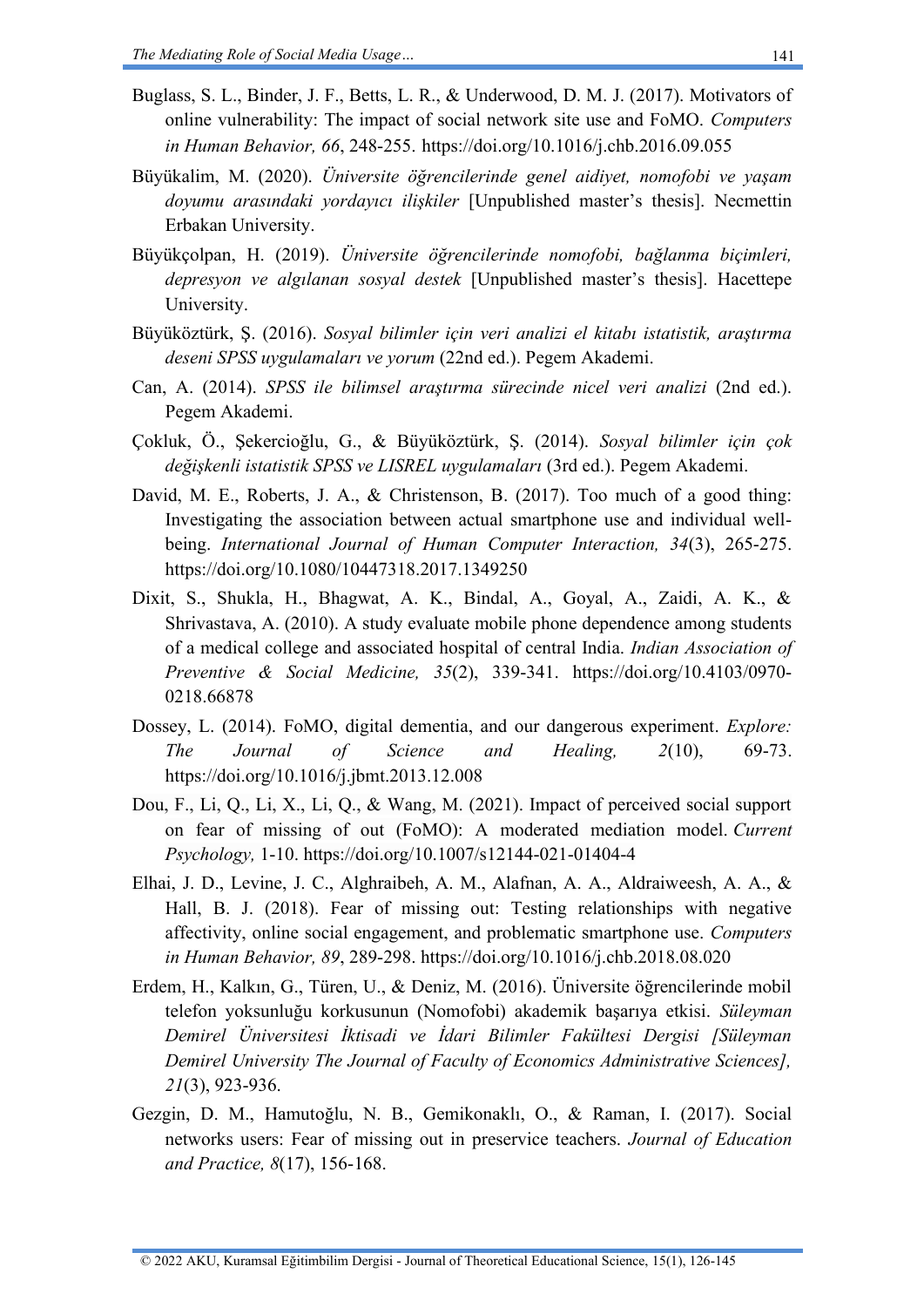- Gezgin, D. M., Hamutoğlu, N. B., Sezen-Gültekin, G., & Gemikonaklı, O. (2018). Relationship between nomophobia and fear of missing out among Turkish university students. *Cypriot Journal of Educational Science, 13*(4), 549-561. <https://doi.org/10.18844/cjes.v13i4.3464>
- Gezgin, D. M., Şahin, Y. L., & Yıldırım, S. (2017). Sosyal ağ kullanıcıları arasında nomofobi yaygınlığının çeşitli faktörler açısından incelenmesi. *Eğitim Teknoloji Kuram ve Uygulama [Educational Technology Theory and Practice], 7*(1), 1-15. <https://doi.org/10.17943/etku.288485>
- Gökler, M. E., Aydın, R., Ünal, E., & Metintaş, S. (2016). Sosyal Ortamlarda Gelişmeleri Kaçırma Korkusu Ölçeğinin Türkçe sürümünün geçerlilik ve güvenilirliğinin değerlendirilmesi. *Anadolu Psikiyatri Dergisi [Anatolian Journal of Psychiatry], 17*(Ek.1), 52-59.<https://doi.org/10.5455/apd.195843>
- Gonçalves, S., Dias, P., & Correia, A. P. (2020). Nomophobia and lifestyle: Smartphone use and its relationship to psychopathologies. *Computers in Human Behavior Reports, 2*, 1-8.<https://doi.org/10.1016/j.chbr.2020.100025>
- Güleryüz, S., Esentaş, M., Yıldız, K., & Güzel, P. (2020). Sosyal izolasyon sürecindeki bireylerin serbest zaman değerlendirme biçimleri: Sosyal medya kullanım amaçları ile sosyal medya bağımlılığı ilişkisinin incelenmesi. *FOCUSS Spor Yönetimi Araştırmaları Dergisi, [FOCUSS Journal of Sport Management Research], 1*(1), 31-45.
- Güllüce, A. Ç., Kaygın, E., & Börekçi, N. E. (2019). Üniversite öğrencilerinin nomofobi düzeyi ile öznel iyi olma durumları arasındaki ilişkinin belirlenmesi: Ardahan örneği. *Hacettepe Üniversitesi İktisadi ve İdari Bilimler Fakültesi Dergisi [Hacettepe University Journal of Economics and Administrative Sciences], 37*(4), 651-674.<https://doi.org/10.17065/huniibf.482061>
- Günlü, A., & Uz-Baş, A. (2020). Genişletilmiş benlik kuramı bağlamında nomofobi. *İnsan ve Toplum Bilimleri Araştırmaları Dergisi [Journal of the Human and Social Science Researches], 9*(5), 3853-3873.<https://doi.org/10.15869/itobiad.778313>
- Gürbüz, S. (2019). *Sosyal bilimlerde aracı, düzenleyici ve durumsal etki analizleri.*  Seçkin Yayıncılık.
- Hamutoğlu, N. B., Topal, M., & Gezgin, D. M. (2020). Investigating direct and indirect effects of social media addiction, social media usage and personality traits on FoMO. *International Journal of Progressive Education, 16*(2), 248-261. <https://doi.org/10.29329/ijpe.2020.241.17>
- Hayes, A. F., & Preacher, K. J. (2014). Statistical mediation analysis with a multicategorical independent variable. *British Journal of Mathematical and Statistical Psychology, 67*, 451-470.<https://doi.org/10.1111/bmsp.12028>
- Heppner, P. P., Wampold, B. E., & Kivlighan, D. M. (2008). *Psikolojik danışmada araştırma yöntemleri* (D. M. Siyez, Çev.). Metis Yayıncılık.
- Hetz, P. R., Dawson, C. L., & Cullen, T. A. (2015). Social media use and the fear of missing out (FoMO) while studying abroad. *Journal of Research on Technology in Education, 47*(4), 259-272.<https://doi.org/10.1080/15391523.2015.1080585>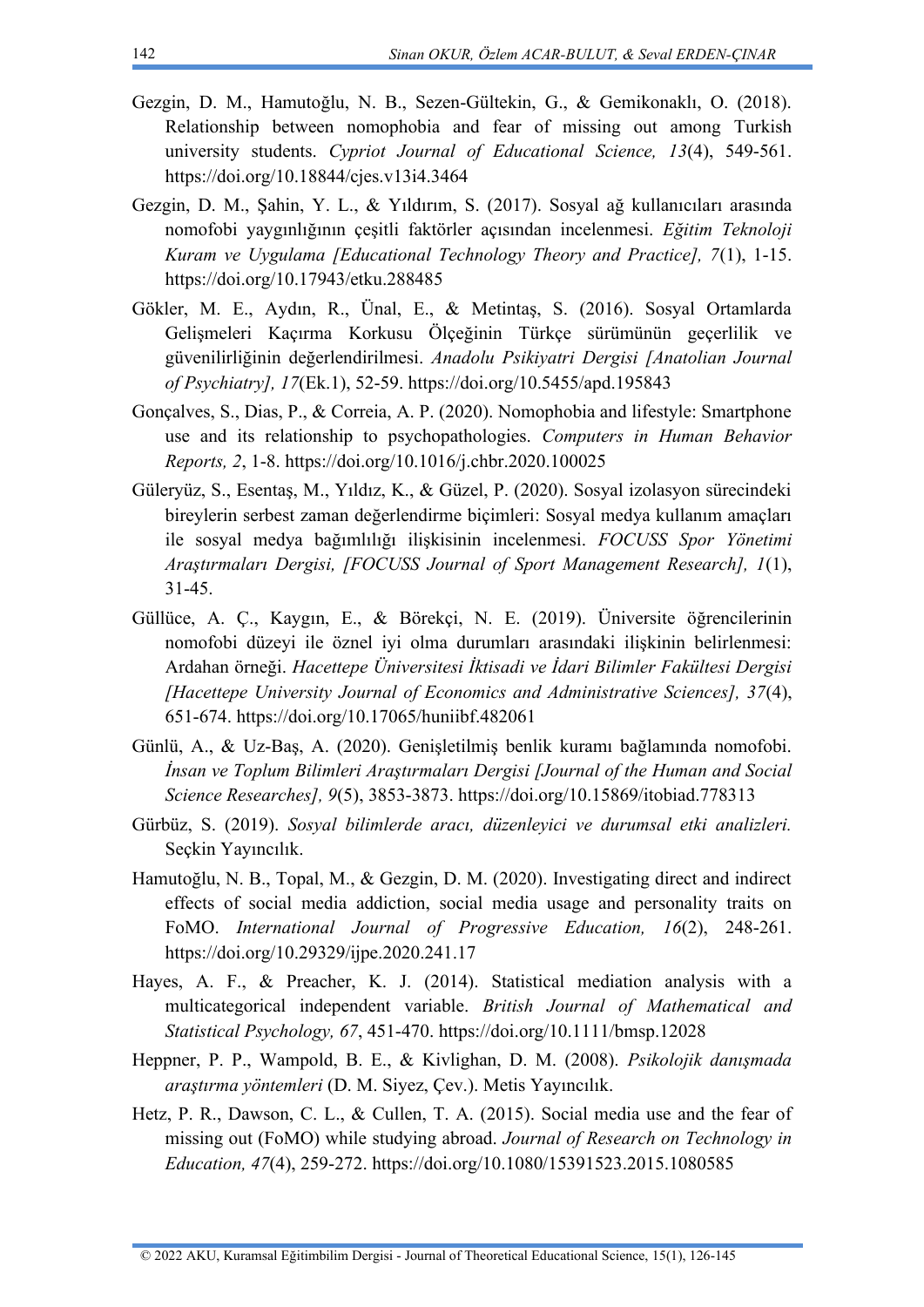- Kaplan-Akıllı, G. K., & Gezgin, D. M. (2016). Üniversite öğrencilerinin nomofobi düzeyleri ile farklı davranış örüntülerinin arasındaki ilişkilerin incelenmesi. *Mehmet Akif Ersoy Üniversitesi Eğitim Fakültesi Dergisi [Mehmet Akif Ersoy University Journal of Education Faculty], 1*(40), 51-69.
- Karakuyu, A. (2019). Meslek yüksekokulu öğrencilerinin sosyal medyadaki gelişmeleri kaçırma korkuları ve yalnızlık durumlarının nomofobilerine katkısı. *Anadolu Bil Meslek Yüksekokulu Dergisi, 54,* 93-106.
- Kietzmann, J. H., Hermkens, K., Mccarthy, I. P., & Silvestre, B. S. (2011). Social media? Get serious! Understanding the functional building blocks of social media. *Business Horizons, 54*, 241-251.<https://doi.org/10.1016/j.bushor.2011.01.005>
- King, A. L. S., Valença, A. M., Silva, A. C. O., Baczynski, T., Carvalho, M. R., & Nardi, A. E. (2013). Nomophobia: Dependency on virtual environments or social phobia?. *Computers in Human Behavior, 29*(1), 140-144. <https://doi.org/10.1016/j.chb.2012.07.025>
- Kirtiş, K. A., & Karahan, F. (2011). To be or not to be in social media arena as the most cost-efficient marketing strategy after the global recession. *Procedia Social and Behavioral Sciences, 24*, 260-268.<https://doi.org/10.1016/j.sbspro.2011.09.083>
- Koçer, M. (2012). Erciyes Üniversitesi öğrencilerinin internet ve sosyal medya kullanım alışkanlıkları. *Akdeniz İletişim, 18*, 70-85.
- Küçükali, A. (2016). Üniversite öğrencilerinin sosyal medya kullanımı: Atatürk Üniversitesi örneği. *Bartın Üniversitesi İ.İ.B.F. Dergisi, 7*(13), 538-543.
- Leech, N. L., Barrett, K. C., & Morgan, G. A. (2008). *SPSS for intermediate statistics: Uses and interpretation.* Lawrence Erlbaum.
- Ma, J., & Liu, C. (2018). Evaluation of the factor structure of the Chinese version of the nomophobia questionnaire. *Current Psychology, 40*, 1367-1373. <https://doi.org/10.1007/s12144-018-0071-9>
- Obee, J. (2012). *The ultimate teen guide*. The Scarecrow Press.
- Polat, R. (2017). Dijital hastalık olarak nomofobi. *Yeni Medya Elektronik Dergi [e-Journal of New Media], 1*(2), 164-172. <https://doi.org/10.17932/IAU.EJNM.254802002017>
- Przybylski, A. K., Murayama, K., DeHaan, C. R., & Gladwell, V. (2013). Motivational, emotional, and behavioral correlates of fear of missing out. *Computers in Human Behavior, 29*(4), 1841-1848.<https://doi.org/10.1016/j.chb.2013.02.014>
- Roberts, A. J., & David, M. E. (2019). The social media party: Fear of missing out (FoMO), social media ıntensity, connection, and well-being. *International Journal of Human-Computer Interaction, 36*(4), 386-392. <https://doi.org/10.1080/10447318.2019.1646517>
- Roberts, J. A., Petnji YaYa, L. H., & Manolis, C. (2014). The invisible addiction: Cellphone activities and addiction among male and female college students. *Journal of Behavioral Addictions, 3*(4), 254-265.<https://doi.org/10.1556/JBA.3.2014.015>
- Roberts, J. A., & Pirog, S. F. III. (2013). A preliminary investigation of materialism and impulsiveness as predictors of technological addictions among young adults. *Journal of Behavioral Addictions, 2*(1), 56-62. <https://doi.org/10.1556/jba.1.2012.011>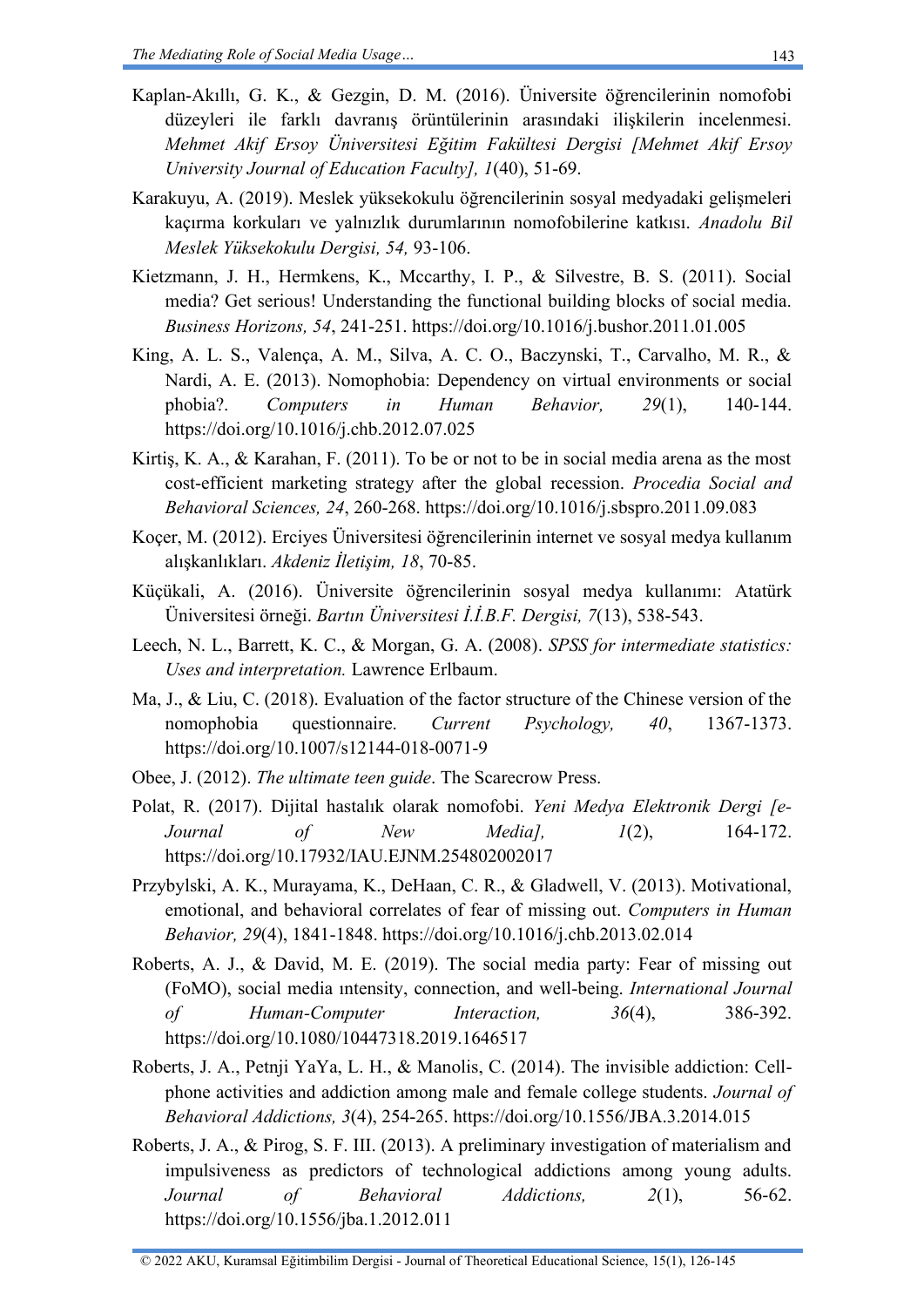- Rozgonjuk, D., Sindermann, C., Elhai, J. D., & Montag, C. (2020a). Individual differences in Fear of Missing Out (FoMO): Age, gender, and the Big Five personality trait domains, facets, and items. *Personality and Individual Differences, 171*, 1-6.<https://doi.org/10.1016/j.paid.2020.110546>
- Rozgonjuk, D., Sindermann, C., Elhai, J. D., & Montag, C. (2020b). Fear of missing out (FoMO) and social media's impact on daily-life and productivity at work: Do WhatsApp, Facebook, Instagram and Snapchat use disorders mediate that association?. *Addictive Behaviors, 110*, 106487. <https://doi.org/10.1016/j.addbeh.2020.106487>
- Rucker, D. D., Preacher, K. J., Tormala, Z. L., & Petty, R. E. (2011). Mediation analysis in Social Psychology: Current practices and new recommendations. *Social and Personality Psychology Compass, 5*(6), 359-371. [https://doi.org/10.1111/j.1751-](https://doi.org/10.1111/j.1751-9004.2011.00355.x) [9004.2011.00355.x](https://doi.org/10.1111/j.1751-9004.2011.00355.x)
- Sharma, N., Sharma, P., Sharma, N., & Wavare, R. R. (2015). Rising concern of nomophobia amongst Indian medical students. *International Journal of Research in Medical Sciences, 3*(3), 705-707.<https://doi.org/10.5455/2320-6012.ijrms20150333>
- Shiva, A., Narula, S., & Shahi, S. K. (2020). What drives retail investors" investment decisions? Evidence from no mobile phone phobia (nomophobia) and investor fear of missing out (I – FoMO). *Journal of Content, Community & Communication, 11*, 2-19.
- Sırakaya, M. (2018). Ön lisans öğrencilerinin nomofobi düzeylerinin akıllı telefon kullanım durumlarına göre incelenmesi. *Mersin Üniversitesi Eğitim Fakültesi Dergisi [Mersin University Journal of the Faculty of Education], 14*(2), 714-727. <https://doi.org/10.17860/mersinefd.359458>
- Tanrıkulu, G. (2018). *"I need to be updated": Fear of missing out and its antecedents as predictors of adolescents' and emerging adults' aspects of social media addiction* [Unpublished master's thesis]. TED University.
- Tomczyk, Ł., & Selmanagic-Lizde, E. S. (2018). Fear of Missing Out (FoMO) among youth in Bosnia and Herzegovina Scale and selected mechanisms. *Children and Youth Services Review, 88*, 541-549. <https://doi.org/10.1016/j.childyouth.2018.03.048>
- Uzun, Ö., Yıldırım, V., & Uzun, E. (2016). Dikkat eksikliği hiperaktivite bozukluğu olan ergenlerde sosyal medya kullanım alışkanlıkları ve sosyal medya bağımlılığı, benlik saygısı ve algılanan sosyal destek ilişkisi. *Turkish Journal of Family Medicine and Primary Care, 10*(3), 142-147.<https://doi.org/10.21763/tjfmpc.16425>
- Wang, P., Wang, X., Niea, J., Zeng, P., Liu, K., Wang, J., Guo, J., & Leia, L. (2019). Envy and problematic smartphone use: The mediating role of FoMO and the moderating role of student-student relationship. *Personality and Individual Differences, 146*, 136-142.<https://doi.org/10.1016/j.paid.2019.04.013>
- Yaman, Z., & Kavuncu, B. (2019). Üniversite öğrencilerinin sosyal gelişmeleri kaçırma korkusunun ve sosyal ağ kullanım amacının nomofobi düzeyine etkisi. *Sosyal Bilimler Araştırmaları Dergisi, 14*(2), 555-570.